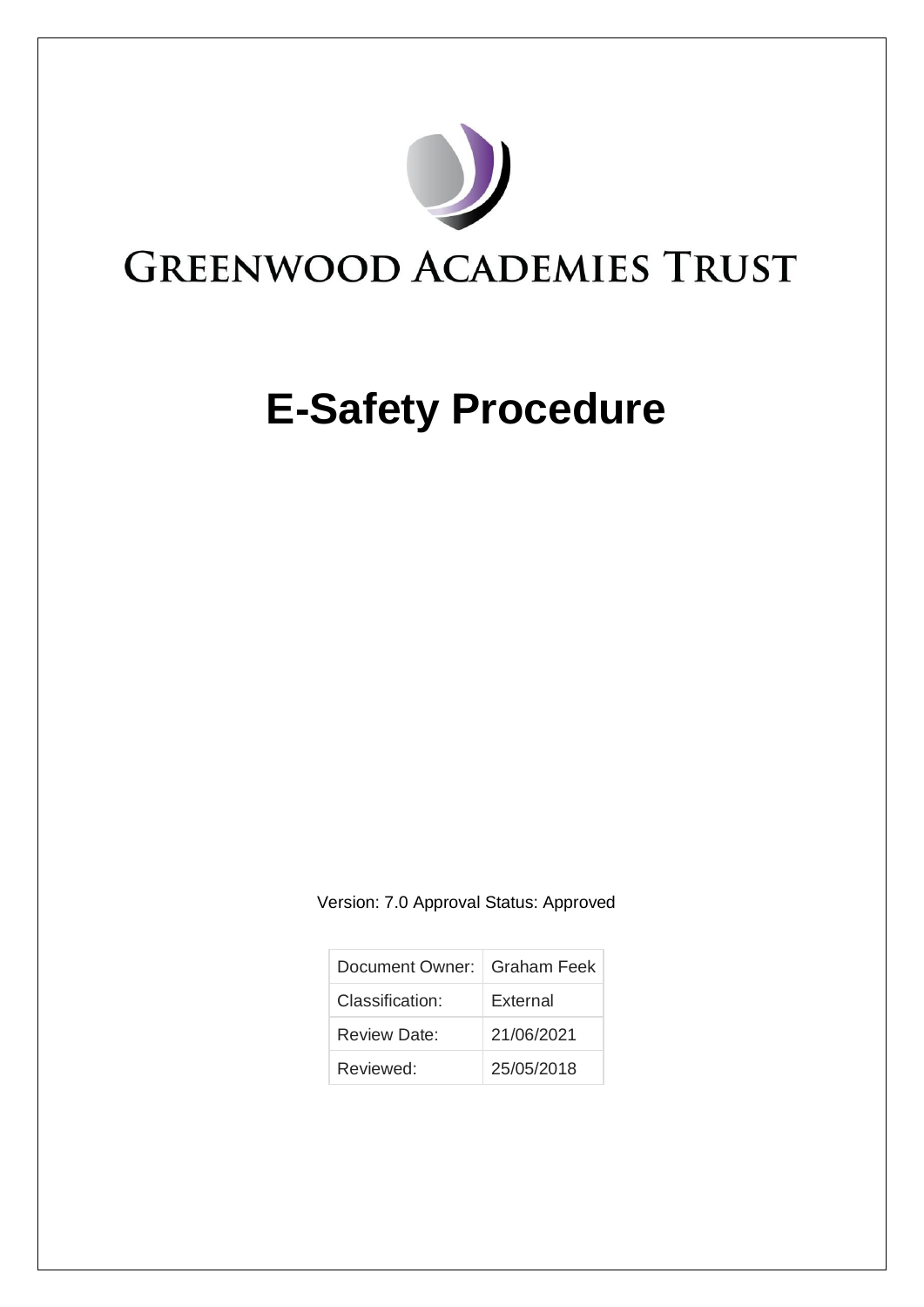# **Table of Contents**

| 1. |  |
|----|--|
| 2. |  |
| 3. |  |
| 4. |  |
| 5. |  |
| 6. |  |
| 7. |  |
| 8. |  |
| 9. |  |
|    |  |
|    |  |
|    |  |
|    |  |
|    |  |
|    |  |
|    |  |
|    |  |
|    |  |
|    |  |
|    |  |
|    |  |
|    |  |
|    |  |
|    |  |
|    |  |
|    |  |
|    |  |
|    |  |
|    |  |
|    |  |
|    |  |
|    |  |

# <span id="page-1-0"></span>**1. The Purpose of this Procedure Document**

The Greenwood Academies Trust E-Safety Policy sets out the overall policy context in which the Trust will manage e-safety within its academies. This Procedure Document sets out in more detail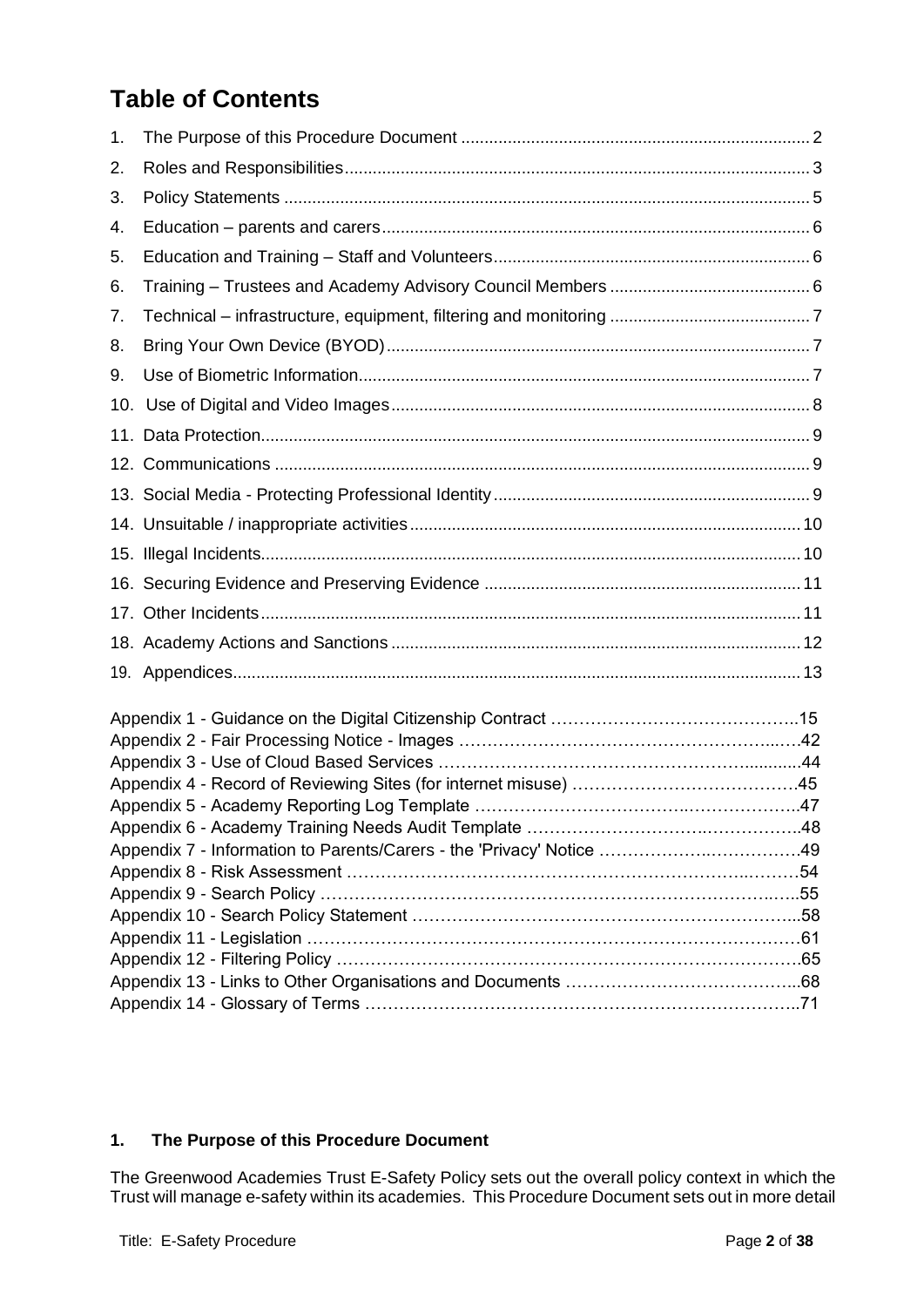the underlying responsibilities and processes to ensure the overall aims of the Policy are delivered.

# <span id="page-2-0"></span>**2. Roles and Responsibilities**

# The Trust Board

The Trust Board is responsible for reviewing the overall effectiveness of the policy. This will be carried out by the Trust Board receiving regular information about e-safety incidents and monitoring reports. A member of the Trust Board has the role of Safeguarding Champion, which includes E-Safety.

## The Principal and Senior Leaders

- The Principal has a duty of care for ensuring the safety (including e-safety) of members of the school community, though the day to day responsibility for e-safety will be delegated to the E-Safety Co-ordinator (ESC). Because of the close relationship between E-safety and Safeguarding, the Designated Safeguarding Lead (DSL) will often also be the ESC.
- The Principal, the Senior Leadership Team and the ESC should be aware of the procedures to be followed in the event of a safeguarding allegation, including those relating to E-safety, being made against a member of staff. These procedures are included in the Trust's Safeguarding Policy and Managing Allegations against Staff Procedure.
- The Principal is responsible for ensuring that the ESC and other relevant staff receive suitable training to enable them to carry out their e-safety roles and to train other colleagues, as relevant.
- The Principal will ensure that there is a system in place to allow for monitoring and support of those in the academy who carry out the internal e-safety monitoring role. This is to provide a safety net and also support to those colleagues who take on important monitoring roles.
- The Senior Leadership Team will receive regular monitoring reports from the ESC.

# E-Safety Co-ordinator (ESC)

The ESC:

- takes day to day responsibility for e-safety issues and has a leading role in establishing and reviewing the school e-safety procedures.
- ensures that all staff are aware of the procedures that need to be followed in the event of an e-safety incident taking place.
- provides training and advice for staff
- liaises with the Local Authority / relevant body
- liaises with IT Service Lead through service review meetings.
- receives reports of e-safety incidents and creates a log of incidents to inform future esafety developments.
- reports regularly to Senior Leadership Team

The E-safety Co-ordinator should be trained in e-safety issues and be aware of the potential for serious child protection and safeguarding issues to arise from:

- sharing of personal data
- access to illegal / inappropriate materials
- inappropriate on-line contact with adults / strangers
- potential or actual incidents of grooming
- cyber-bullying

The E-safety Co-ordinator may often be the Designated Safeguarding Lead (DSL) because of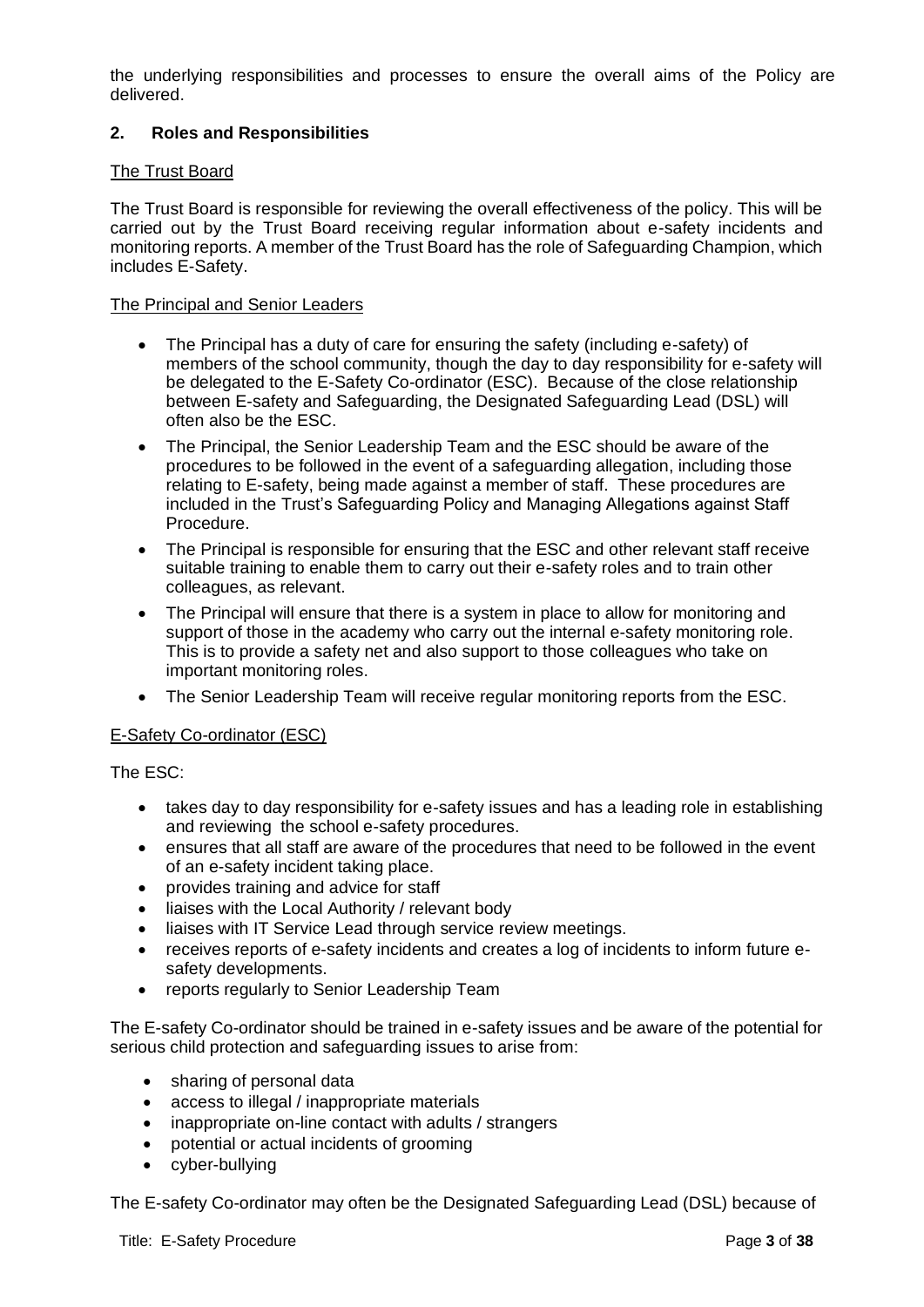the close link between e-safety and safeguarding.

#### Teaching and Support Staff

Teaching and Support Staff are responsible for ensuring that:

- they have an up to date awareness of e-safety matters and of the current academy esafety policy and practices
- they have read, understood and signed the Staff Acceptable Use Policy (AUP)
- they report any suspected misuse or problem to the Principal for investigation / action / sanction
- all digital communications with pupils / parents / carers should be on a professional level and only carried out using official school systems
- e-safety issues are embedded in all aspects of the curriculum and other activities
- pupils understand and follow the Trust's Digital Citizenship Contract (DCC)
- pupils have a good understanding of research skills and the need to avoid plagiarism and uphold copyright regulations
- they monitor the use of digital technologies, mobile devices, cameras etc in lessons and other school activities (where allowed) and implement current policies with regard to these devices
- in lessons where internet use is pre-planned, pupils should be guided to sites checked as suitable for their use and that processes are in place for dealing with any unsuitable material that is found in internet searches.

#### DSL Group

The DSL Group provides a consultative group that has wide representation from the Academy community, with responsibility for safeguarding which includes e-safety and the monitoring of the E-safety Policy, including the impact of initiatives.

Members of the DSL Group will assist with:

- the production / review / monitoring of the school e-safety policy / documents.
- mapping and reviewing the e-safety curricular provision ensuring relevance, breadth and progression
- consulting stakeholders including parents / carers and the pupils about the e-safety provision.

#### Pupils:

- are responsible for using the Academy digital technology systems in accordance with their DCC
- have a good understanding of research skills and the need to avoid plagiarism and uphold copyright regulations
- need to understand the importance of reporting abuse, misuse or access to inappropriate materials and know how to do so
- will be expected to know and understand policies on the use of mobile devices and digital cameras. They should also know and understand policies on the taking / use of images and on cyber-bullying.
- should understand the importance of adopting good e-safety practice when using digital technologies out of school and realise that the Academy's E-Safety Policy covers their actions out of school, if related to their membership of the Academy.

#### Parents and Carers

Parents and Carers play a crucial role in ensuring that their children understand the need to use the internet and mobile devices in an appropriate way. The Academy will take every opportunity to help parents understand these issues through parents' evenings, newsletters, letters, website and information about national and local e-safety campaigns and literature. Parents and carers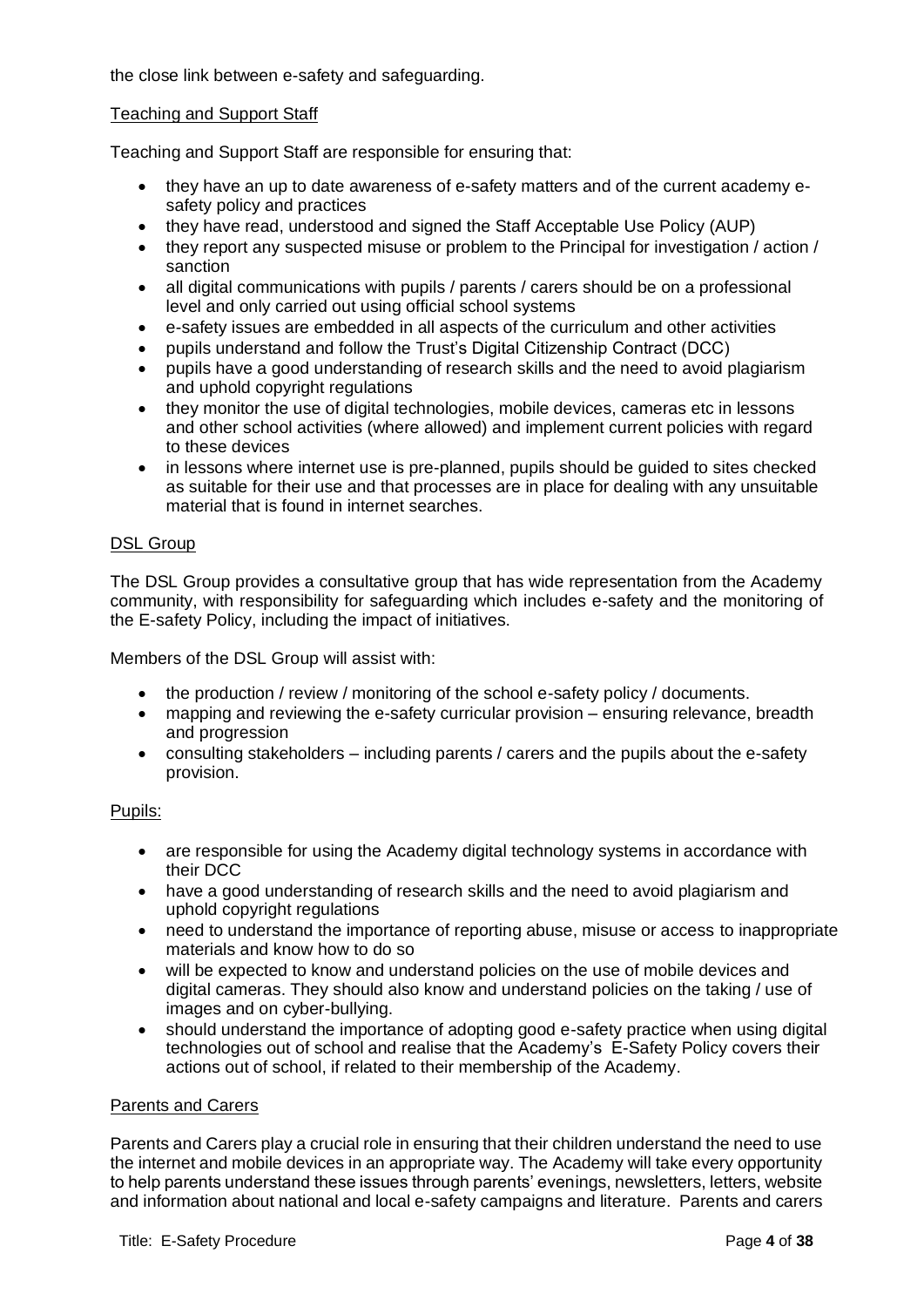will be encouraged to support the Academy in promoting good e-safety practice and to follow guidelines on the appropriate use of:

- digital and video images taken at Academy events
- access to parents' sections of the website
- their children's personal devices in the Academy (where this is allowed).

#### Community Users

Community Users who access Academy systems/website as part of the wider Academy provision will be expected to sign a Community User AUP before being provided with access to Academy systems. (A Community Users Acceptable Use Agreement Template can be found in the appendices).

#### IT Directorate

The IT Directorate is responsible for ensuring:

- that the Academy's technical infrastructure is secure and is not open to misuse or malicious attack
- that the Academy meets required e-safety technical requirements as directed by the Trust's IT Director
- that users may only access the networks and devices through a properly enforced password protection policy, in which passwords are regularly changed
- the filtering policy is applied through appropriate vendor solutions and is updated on a regular basis, in consultation with the Academy Principal.
- that they keep up to date with e-safety technical information in order to effectively carry out their e-safety role and to inform and update others as relevant
- that the use of the network / internet / remote access / email is regularly monitored in order that any misuse / attempted misuse can be reported to the Principal for investigation / action / sanction
- that monitoring software / systems are implemented based on Central IT policy.
- monitoring network / internet / incident logs.

#### <span id="page-4-0"></span>**3. Policy Statements**

#### **3.1 Education – Pupils**

Whilst regulation and technical solutions are very important, their use must be balanced by educating pupils to take a responsible approach. The education of pupils in e-safety is therefore an essential part of the Academy's e-safety provision. Children and young people need the help and support of the Academy to recognise and avoid e-safety risks and build their resilience.

E-safety should be a focus in all areas of the curriculum and staff should reinforce e-safety messages accross the curriculum. The E-Safety curriculum should be broad, relevant and provide progression, with opportunities for creative activities and will be provided in the following ways:

- A planned e-safety curriculum should be provided as part of Computing / PHSE / other lessons and should be regularly revisited
- Key e-safety messages should be reinforced as part of a planned programme of assemblies and tutorial / pastoral activities
- Pupils should be taught in all lessons to be critically aware of the materials / content they access on-line and be guided to validate the accuracy of information.
- Pupils should be taught to acknowledge the source of information used and to respect copyright when using material accessed on the internet
- Pupils should be helped to understand the need for the pupil DCC and encouraged to adopt safe and responsible use both within and outside school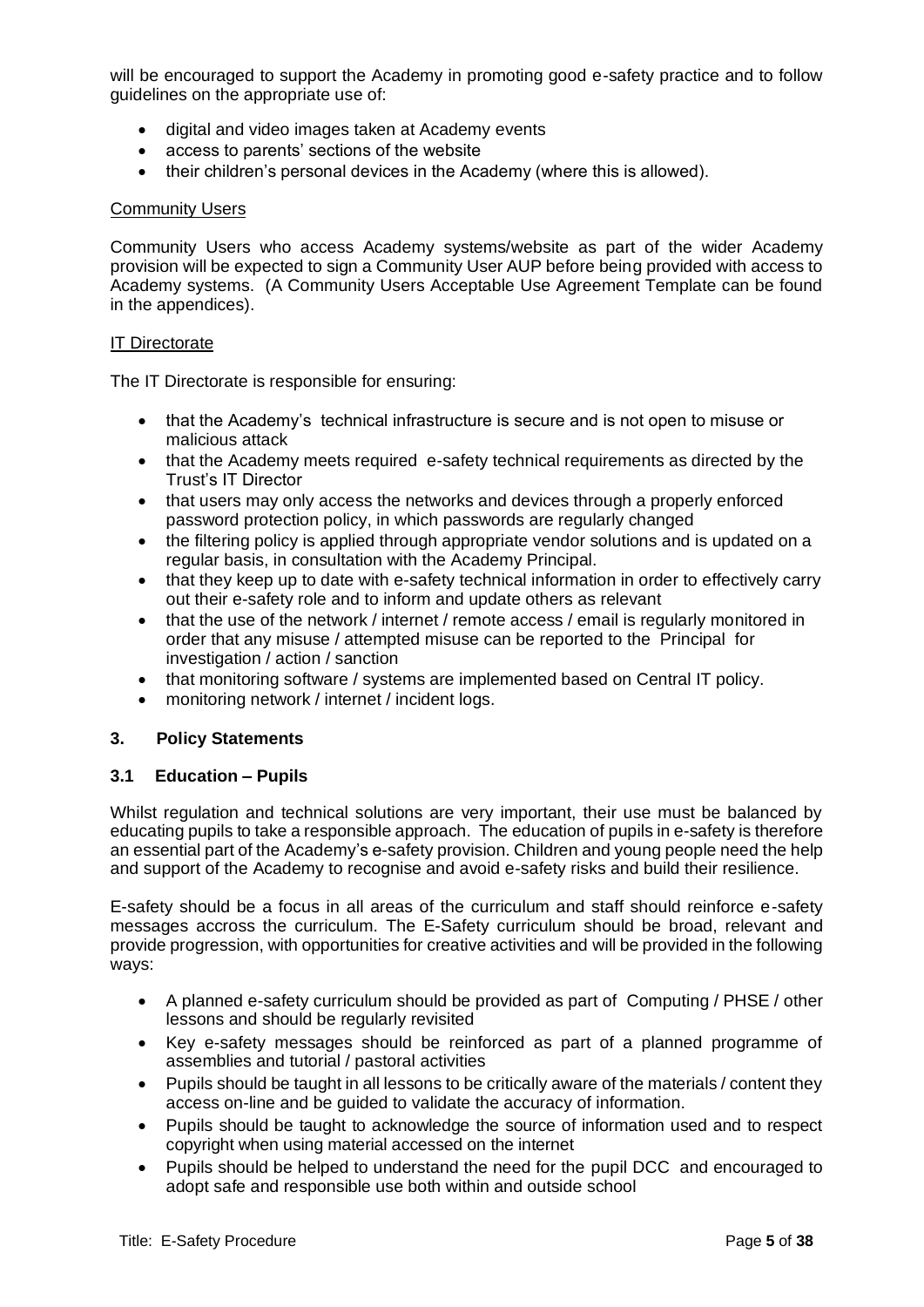- Staff should act as good role models in their use of digital technologies the internet and mobile devices
- In lessons where internet use is pre-planned, it is best practice that pupils should be guided to sites checked as suitable for their use and that processes are in place for dealing with any unsuitable material that is found in internet searches.
- Where pupils are allowed to freely search the internet, staff should be vigilant in monitoring the content of the websites the young people visit.
- It is accepted that from time to time, for good educational reasons, pupils may need to research topics (eg racism, drugs, discrimination) that would normally result in internet searches being blocked. In such a situation, the Principal can request via the Director of IT or the IT Service Desk to temporarily remove those sites from the filtered list for the period of study. Any request to do so, should be auditable, with clear reasons for the need.

# <span id="page-5-0"></span>**3.2 Education – Parents and Carers**

Many parents and carers have only a limited understanding of e-safety risks and issues, yet they play an essential role in the education of their children and in the monitoring / regulation of the children's on-line behaviours. Parents may underestimate how often children and young people come across potentially harmful and inappropriate material on the internet and may be unsure about how to respond.

The Academy will therefore seek to provide information and awareness to parents and carers through:

- curriculum activities
- letters, newsletters, websites
- parents / carers' evenings / sessions
- high profile events / campaigns eg Safer Internet Day
- reference to the relevant web sites / publications eg [www.swgfl.org.uk](http://www.swgfl.org.uk/) [www.saferinternet.org.uk/](http://www.saferinternet.org.uk/) <http://www.childnet.com/parents-and-carers> (see appendix for further links / resources)

# <span id="page-5-1"></span>**3.3 Education and Training – Staff and Volunteers**

It is essential that all staff and volunteers receive e-safety training and understand their responsibilities, as outlined in this policy. Training will be offered as follows:

- A planned programme of formal e-safety training will be made available to staff. This will be regularly updated and reinforced. An audit of the e-safety training needs of all staff will be carried out regularly.
- It is expected that some staff will identify e-safety as a training need within the performance management process.
- All new staff should receive e-safety training as part of their induction programme, ensuring that they fully understand the school e-safety policy and Acceptable Use Policy.
- The ESC will receive regular updates through attendance at external training events by reviewing guidance documents released by relevant organisations.
- This E-Safety policy and its updates will be presented to and discussed by staff in staff / team meetings / INSET days.
- The ESC will provide advice / guidance / training to individuals as required.

The Safeguarding Training Curriculum will include relevant e-safety training.

# <span id="page-5-2"></span>**3.4 Training – Trustees and Academy Advisory Council Members**

Trustees and Academy Advisory Council Members should take part in e-safety awareness sessions. This may be offered in a number of ways and will be set out the Safeguarding Training Curriculum:

• Attendance at training provided by the various organisations.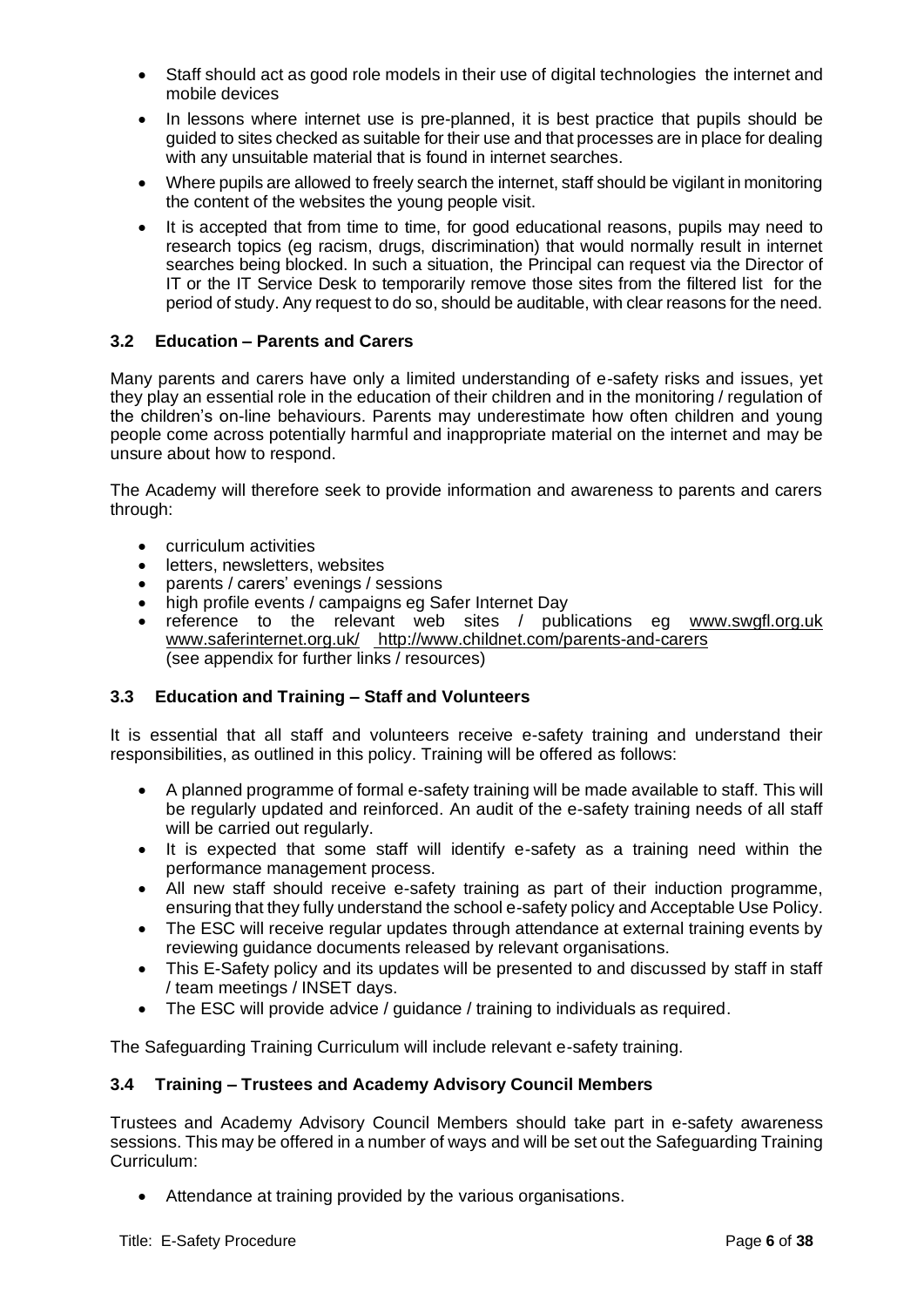• Participation in Academy training / information sessions for staff or parents

# <span id="page-6-0"></span>**4. Technical – infrastructure, equipment, filtering and monitoring**

The IT Directorate will be responsible for ensuring that the Academy infrastructure / network is as safe and secure as is reasonably possible and that policies and procedures approved within this policy are implemented. It will also need to ensure that the relevant people named in the above sections will be effective in carrying out their E-safety responsibilities.

The IT Directorate will ensure that:

- Academy technical systems will be managed in ways that ensure that the Academy meets recommended technical requirements
- there will be regular reviews and audits of the safety and security of Academy technical systems
- servers, wireless systems and cabling must be securely located and physical access restricted
- all users will have clearly defined access rights to Academy technical systems and devices.
- it is responsible for ensuring that software licence logs are accurate and up to date and that regular checks are made to reconcile the number of licences purchased against the number of software installations
- Internet access is filtered for all users. Illegal or inappropriate content is filtered by the broadband or filtering provider by actively employing appropriate content filtering. Content lists are regularly updated and internet use is logged and regularly monitored.
- the process is followed to deal with requests for filtering changes
- regular monitoring and recording of the activity of users on the Academy technical systems and users are made aware of this in the AUP.
- an appropriate system is in place for users to report any actual / potential technical incident / security breach to the relevant person, as agreed).
- that appropriate security measures are in place to protect the servers, firewalls, routers, wireless systems, work stations, mobile devices etc from accidental or malicious attempts which might threaten the security of the Academy systems and data. These are tested regularly. The school infrastructure and individual workstations are protected by up to date virus software.
- an agreed policy is in place for the provision of temporary access of "guests" (eg trainee teachers, supply teachers, visitors) onto the Academy systems.
- an agreed policy is in place regarding the extent of personal use that users (staff / students / pupils / community users) and their family members are allowed on Academy devices that may be used out of school.
- an agreed policy is in place that allows staff to / forbids staff from downloading executable files and installing programmes on Academy devices.
- An agreed policy is in place regarding the use of removable media (eg memory sticks / CDs / DVDs) by users on Academy devices.
- Personal data cannot be sent over the internet, taken off the Academy site or transferred by any other means (physical or electronically) unless there is express written consent to do so from the Principal and IT Director. Obtaining Data sharing agreements and ICO certification may be necessary before this approval is granted. Only then can the transfer of personal data take place using a Trust approved method. You should always seek advice on this matter from the Principal or IT Service Desk.

# <span id="page-6-1"></span>**5. Bring Your Own Device (BYOD)**

The Trust's position in relation to BYOD is determined academy by academy. There are a number of e-safety considerations for BYOD that need to be reviewed prior to implementing such a policy, which are covered in the DCC.

# <span id="page-6-2"></span>**6. Use of Biometric Information**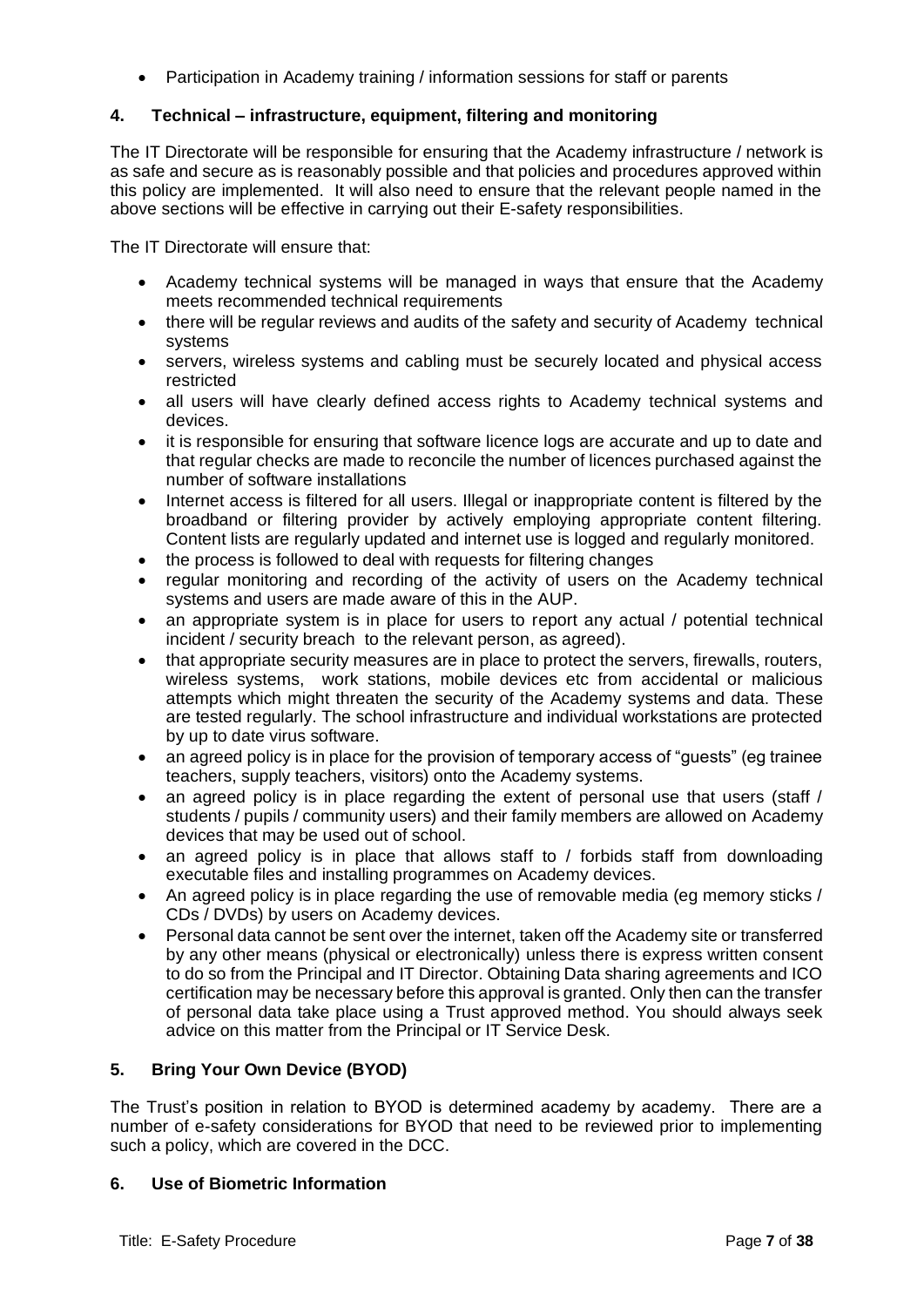The Protection of Freedoms Act 2012 includes measures that will affect schools and colleges that use biometric recognition systems, such as fingerprint identification and facial scanning:

- For all pupils in schools and colleges under 18, they must obtain the written consent of a parent before they take and process their child's biometric data.
- They must treat the data with appropriate care and must comply with data protection principles as set out in the General Data Protection Regulation (GDPR) 2018.
- They must provide alternative means for accessing services where a parent or pupil has refused consent.
- Any proposed biometric system must be approved by the Chief Executive.

#### <span id="page-7-0"></span>**7. Use of Digital and Video Images**

The development of digital imaging technologies has created significant benefits to learning, allowing staff and pupils instant use of images that they have recorded themselves or downloaded from the internet. However, staff, parents and carers and pupils need to be aware of the risks associated with publishing digital images on the internet. Such images may provide avenues for cyber bullying to take place. Digital images may remain available on the internet forever and may cause harm or embarrassment to individuals in the short or longer term. It is common for employers to carry out internet searches for information about potential and existing employees.

The Academy will inform and educate users about these risks and will implement policies to reduce the likelihood of the potential for harm:

- When using digital images, staff should inform and educate pupils about the risks associated with the taking, use, sharing, publication and distribution of images. In particular they should recognise the risks attached to publishing their own images on the internet eg on social networking sites.
- In accordance with guidance from the Information Commissioner's Office, parents and carers are welcome to take videos and digital images of their children at Academy events for their own personal use (as such use is not covered by the GDPR). To respect everyone's privacy and in some cases protection, these images should not be published / made publicly available on social networking sites, nor should parents and carers comment on any activities involving other students in the digital and video images.
- Staff and volunteers are allowed to take digital and video images to support educational aims, but must follow Academy policies concerning the sharing, distribution and publication of those images. Those images should only be taken on Academy equipment, the personal equipment of staff should not be used for such purposes. Copyright of all photographs or videos belong to the Trust and any reproduction or distribution of the photographs or videos by a third party will constitute an infringement of copyright without the written permission of the Trust and must be accompanied by a credit or by-line stating the authorship of the photographs or videos.
- Care should be taken when taking digital and video images that pupils are appropriately dressed and are not participating in activities that might bring the individuals or the Academy into disrepute.
- Pupils must not take, use, share, publish or distribute images of others without their permission.
- Photographs or videos will not be substantially edited, adapted or altered from their original intention or purpose, or used for anything which may be viewed as negative in tone or that may cause offence, embarrassment or distress. The full names (first name and surname) of pupils will not be disclosed without good reason. For example, we may include the full name of a pupil if they have won an award. Pupil addresses will not be disclosed in detail, but we may state, for example, 'Sally from Skegness'.
- Written permission from parents or carers will be obtained before photographs and videos of pupils are taken. Where a pupil reaches the age of 13, written consent will also be sought from them.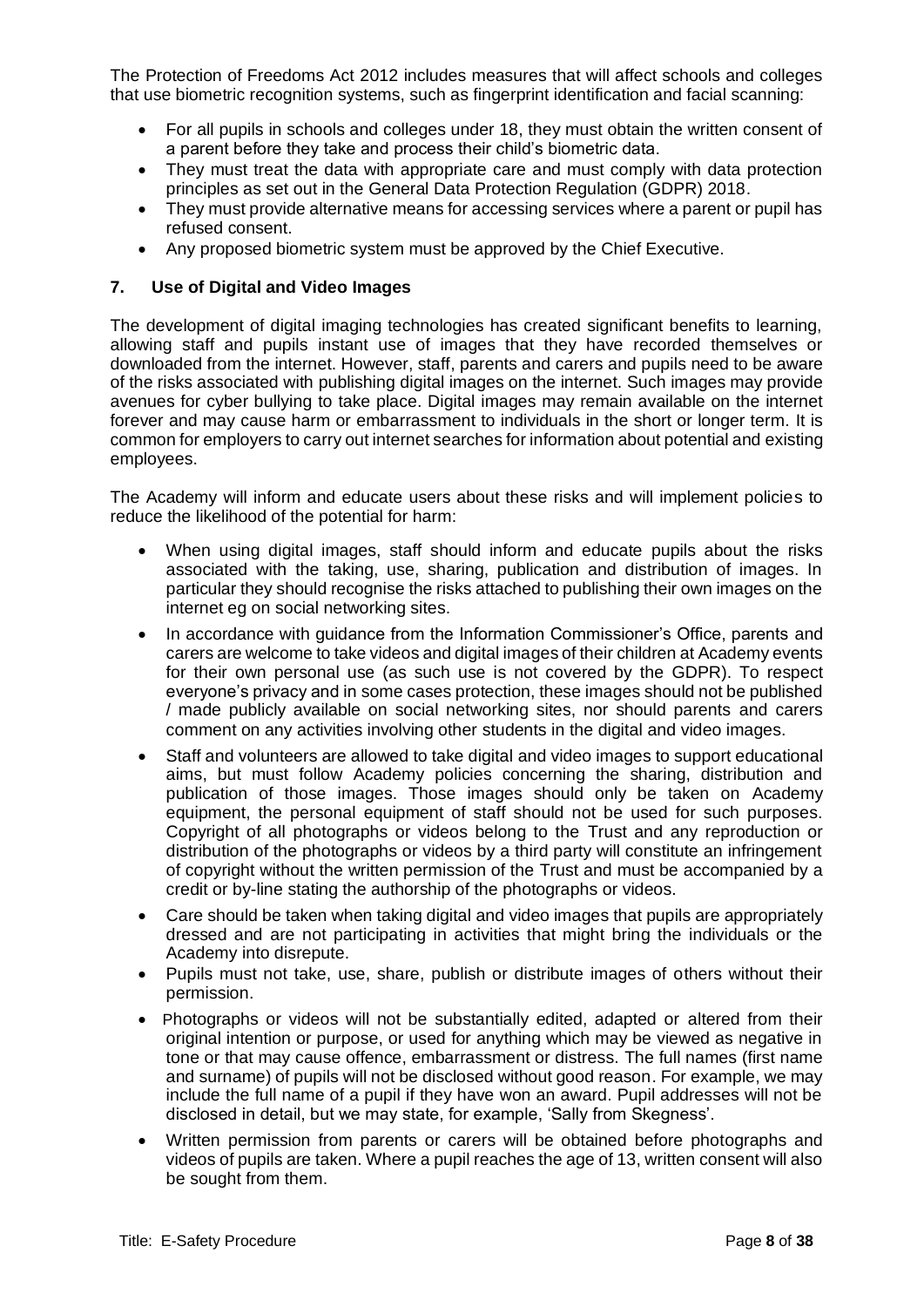# <span id="page-8-0"></span>**8. Data Protection**

Personal data will be recorded, processed, transferred and made available according to the GDPR which states that personal data must be:

- Processed lawfully, fairly and in a transparent manner
- Collected for specified, explicit and legitimate purposes
- Adequate, relevant and limited to what is necessary in relation to the purposes for which it is processed
- Accurate and, where necessary, kept up to date
- Kept no longer than is necessary
- Processed in a manner that ensures appropriate security

The specific requirements for academies are set out in the Trust's Data Protection Policy.

Staff must ensure that they follow the requirements set out in the staff AUP in relation to the storage and transfer of data, including:

- at all times taking care to ensure the safe keeping of personal data, minimising the risk of its loss or misuse
- using personal data only on secure password protected computers and other devices, ensuring that they are properly "logged-off" at the end of any session in which they are using personal data
- transferring data using encryption and secure password protected devices.

# <span id="page-8-1"></span>**9. Communications**

A wide range of rapidly developing communications technologies has the potential to enhance learning.

When using communication technologies the Trust considers the following as good practice:

- The official Academy email service may be regarded as safe and secure and is monitored. Users should be aware that email communications are monitored.
- Users must immediately report, to the nominated person in accordance with the Academy policy, the receipt of any communication that makes them feel uncomfortable, is offensive, discriminatory, threatening or bullying in nature and must not respond to any such communication.
- Any digital communication between staff and students or parents and carers (email, chat,) must be professional in tone and content. These communications may only take place on official (monitored) academy systems. Personal email addresses, text messaging or social media must not be used for these communications.
- Whole class / group email addresses may be used at KS1, while pupils at KS2 and above will be provided with individual Academy email addresses for educational use. (academies may choose to use group or class email addresses for younger age groups eg. at KS1.)
- Pupils should be taught about e-safety issues, such as the risks attached to the sharing of personal details. They should also be taught strategies to deal with inappropriate communications and be reminded of the need to communicate appropriately when using digital technologies.
- Personal information should not be posted on the Academy website and only official email addresses should be used to identify members of staff.

# <span id="page-8-2"></span>**10. Social Media - Protecting Professional Identity**

The Staff AUP and Student DCC set out the expectations about the appropriate use of social media by staff, pupils and parents/carers. This guidance must be followed in order to ensure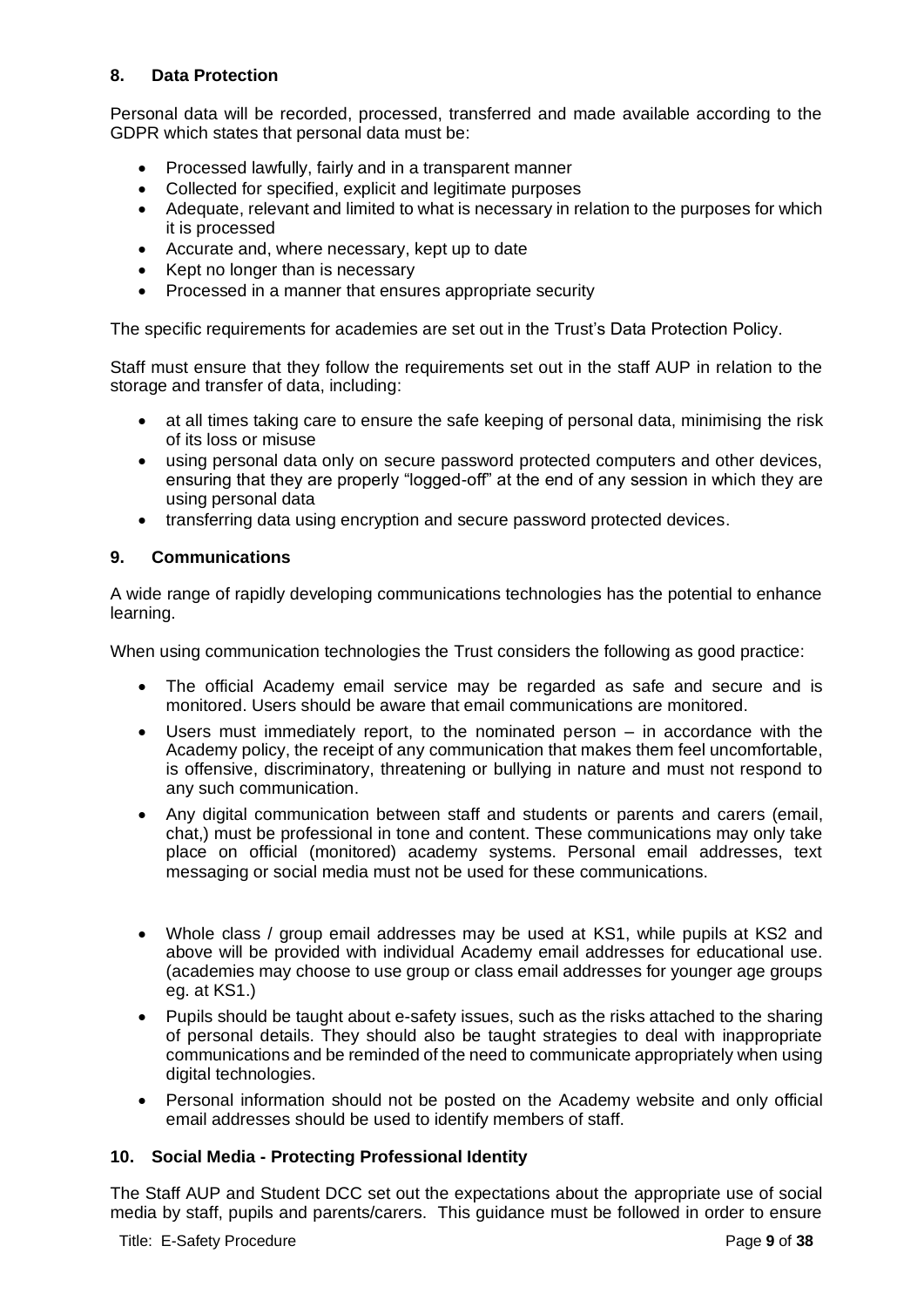that staff, pupils and parents/carers do not engage in activity which may cause them to breach acceptable standards of conduct.

#### <span id="page-9-0"></span>**11. Unsuitable / inappropriate activities Responding to incidents of misuse**

The staff AUP and Student DCC set out the requirements in relation to reporting unsuitable or inappropriate activities. Where such activities also raise a safeguarding concern, the Trust's Safeguarding Policy and relevant procedures must be followed.

## <span id="page-9-1"></span>**12. Illegal Incidents**

If there is a suspicion that a safeguarding issue has taken place then the DSL will make a referral based on the flowchart below.



\* Please note that reporting to 'Child Protection Team' should be undertaken as set out within the Trust's Safeguarding Policy and will normally be referred by the Principal or Designated Safeguarding Lead.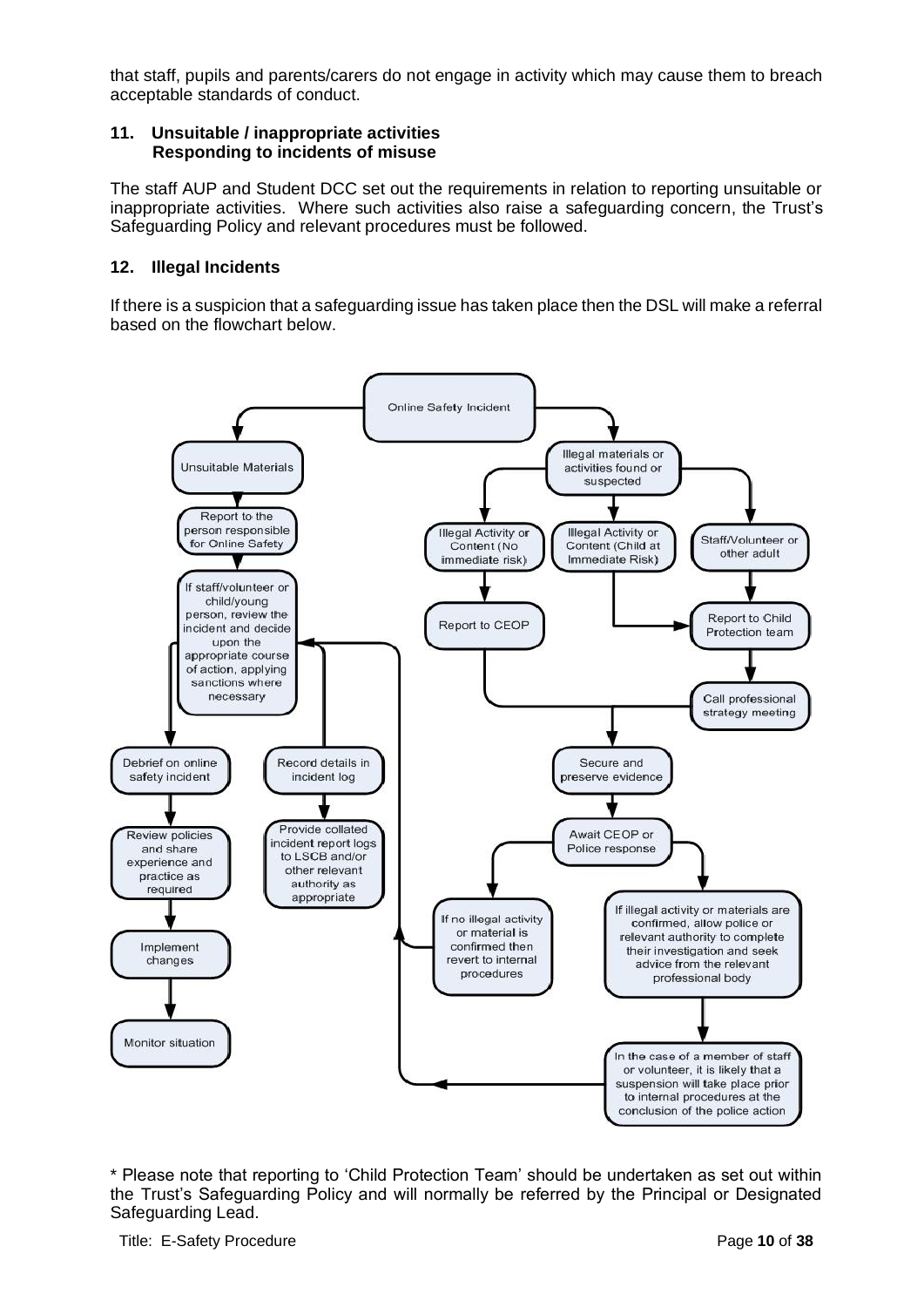# <span id="page-10-0"></span>**13. Securing Evidence and Preserving Evidence**

Evidence should only be viewed and evidence stored by the DSL. They should use a designated PC. The PC should be in a secure office, not over looked by others, and made available to the DSL only for the duration of the investigation or prosecution.

If it is necessary to store child protection information on portable media, such as a CD or flash drive, these items should also be kept in locked storage. The locked storage should be controlled by the Principal/DSL.

Child protection records are normally exempt from the disclosure provisions of the GDPR, which means that children and parents do not have an automatic right to see them. If any member of staff receives a request from a child or parent to see child protection records, they should refer the request to the Principal.

To facilitate secure storage of evidence:

- A 'DSL' folder will be created on the main academy file server, outside of the current 'shared file' structure.
- The DSL folder will have auditing enabled on all contents. Audit will be set for all Read and Write activities.
- Folder permissions set to the DSL and Principal only.
- IT staff can aid the DSL to move files to the folder. They must be supervised during this operation by the DSL or Principal.
- DSL updates school file with location of files.
- DSL will review data periodically to ensure it is deleted when no longer required. (Secure deletion to be reviewed).
- DSL will delete files that are no longer required as per the review.

#### <span id="page-10-1"></span>**14. Other Incidents**

It is hoped that all members of the Academy community will be responsible users of digital technologies, who understand and follow Academy policy. However, there may be times when infringements of the policy could take place, through careless or irresponsible or, very rarely, through deliberate misuse.

In the event of suspicion, all steps in this procedure should be followed:

- The Academy Principal will ensure that more than one senior member of staff involved in this process, which will include a nomination by the IT Director. This is vital to protect individuals if accusations are subsequently reported.
- Conduct the procedure using a designated computer that will not be used by young people and if necessary can be taken off site by the police should the need arise. Use the same computer for the duration of the procedure.
- It is important to ensure that the relevant staff should have appropriate internet access to conduct the procedure, but also that the sites and content visited are closely monitored and recorded (to provide further protection).
- Record the URL of any site containing the alleged misuse and describe the nature of the content causing concern. It may also be necessary to record and store screenshots of the content used for investigation (see the 'Serious Misconduct' Procedure below). These may be printed, signed and attached to the form (except in the case of images of child sexual abuse – see below).
- Once this has been completed and fully investigated the group will need to judge whether this concern has substance or not. If it does then appropriate action will be required and could include the following:
- Internal response or discipline procedures
- Involvement by Local Authority or national / local organisation (as relevant).
- Police involvement and/or action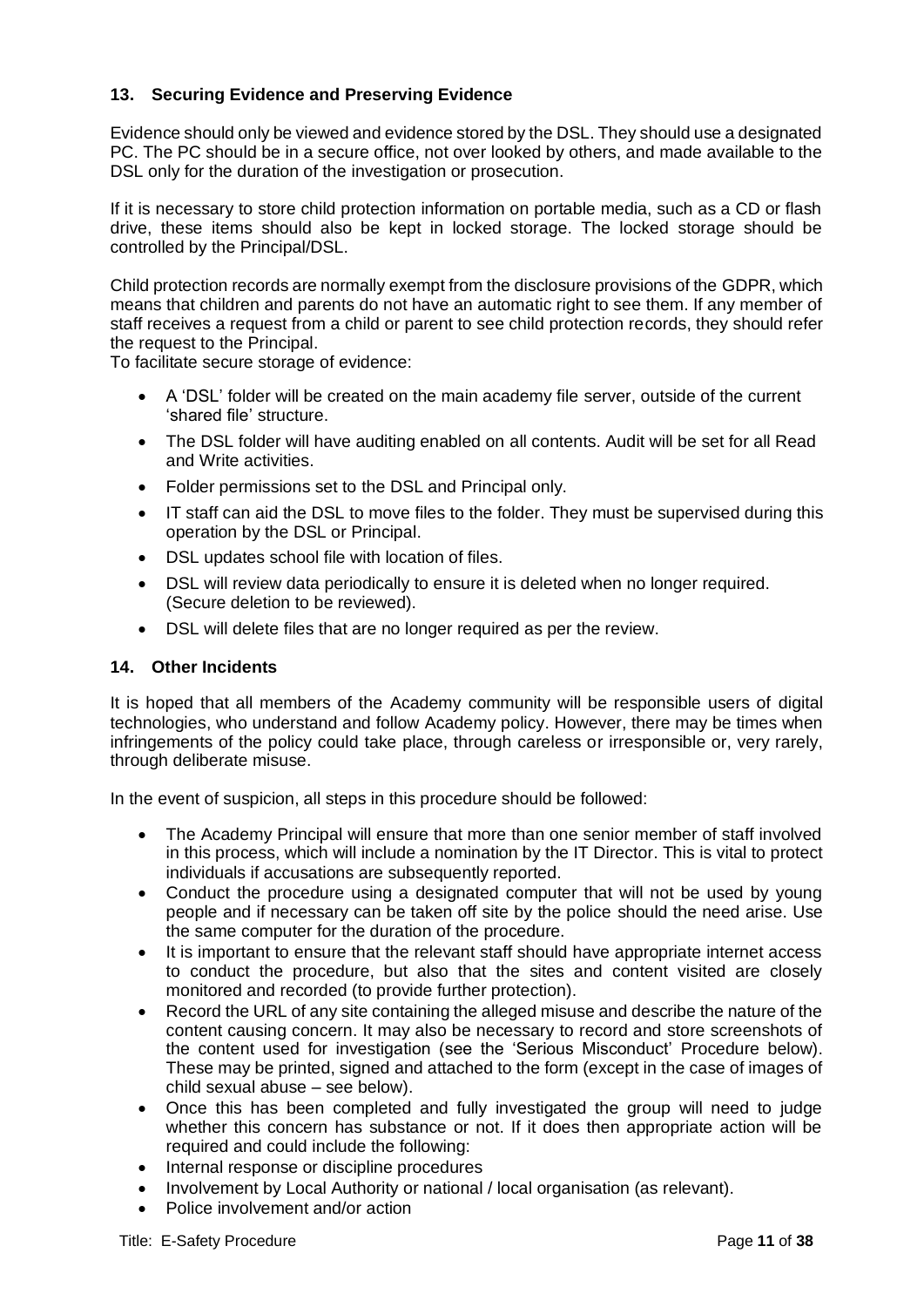- If content being reviewed includes images of child abuse then the monitoring should be halted and referred to the Police immediately. Other instances to report to the police would include:
- Incidents of 'grooming' behaviour
- The sending of obscene materials to a child
- Adult material which potentially breaches the Obscene Publications Act
- Criminally racist material
- Other criminal conduct, activity or materials
- Isolate the computer in question as best you can. Any change to its state may hinder a later police investigation.

It is important that all of the above steps are taken as they will provide an evidence trail for the Academy and possibly the police and demonstrate that visits to these sites were carried out for child protection purposes. The completed form should be retained by the group for evidence and reference purposes.

#### **SERIOUS MISCONDUCT**

Where serious misconduct or an incident has taken place and evidence exists in electronic format, the data may be stored for use at a later date. The responsibility of managing this data from a data protection aspect is that of the Principal.

To facilitate secure storage of evidence:

- A 'MISCONDUCT' folder will be created on the main academy file server, outside of the current 'shared file' structure.
- The DSL folder will have auditing enabled on all contents. This will be for all Read and Write activities.
- Folder permissions set to DSL and Principal only. Further staff may be added by request to the service desk.
- IT staff may transfer files from other devices/Internet/email to the folder.
- SDL updates register contained in the 'MISCONDUCT' folder with details of the file.
- IT staff to remove the files when no longer required

The following questions are pertinent when considering the retention of files in the 'MISCONDUCT' folder. This folder falls under the normal rules for data protection purposes.

- Is the person identifiable from the data being stored?
- How long does the data need to be kept for?
- Who has access to the data?
- Who controls the data?
- Will the data be shared with any third parties? Will this be given to the Police or Social Services?
- Is the reason for recording the data clearly defined? Is it absolutely necessary to retain the data for the purposes of the follow-up/investigation? For example, do we need a video of two pupils fighting if a number of witnesses have already testified to the event?
- Is the person identified in the data consenting to the data being shared? For example, pupils standing in the background.

#### <span id="page-11-0"></span>**15. Academy Actions and Sanctions**

It is more likely that the Academy will need to deal with incidents that involve inappropriate rather than illegal misuse. It is important that any incidents are dealt with as soon as possible, in a proportionate manner and that members of the Academy community are aware that incidents have been dealt with. It is intended that incidents of misuse will be dealt with through normal behaviour and disciplinary procedures.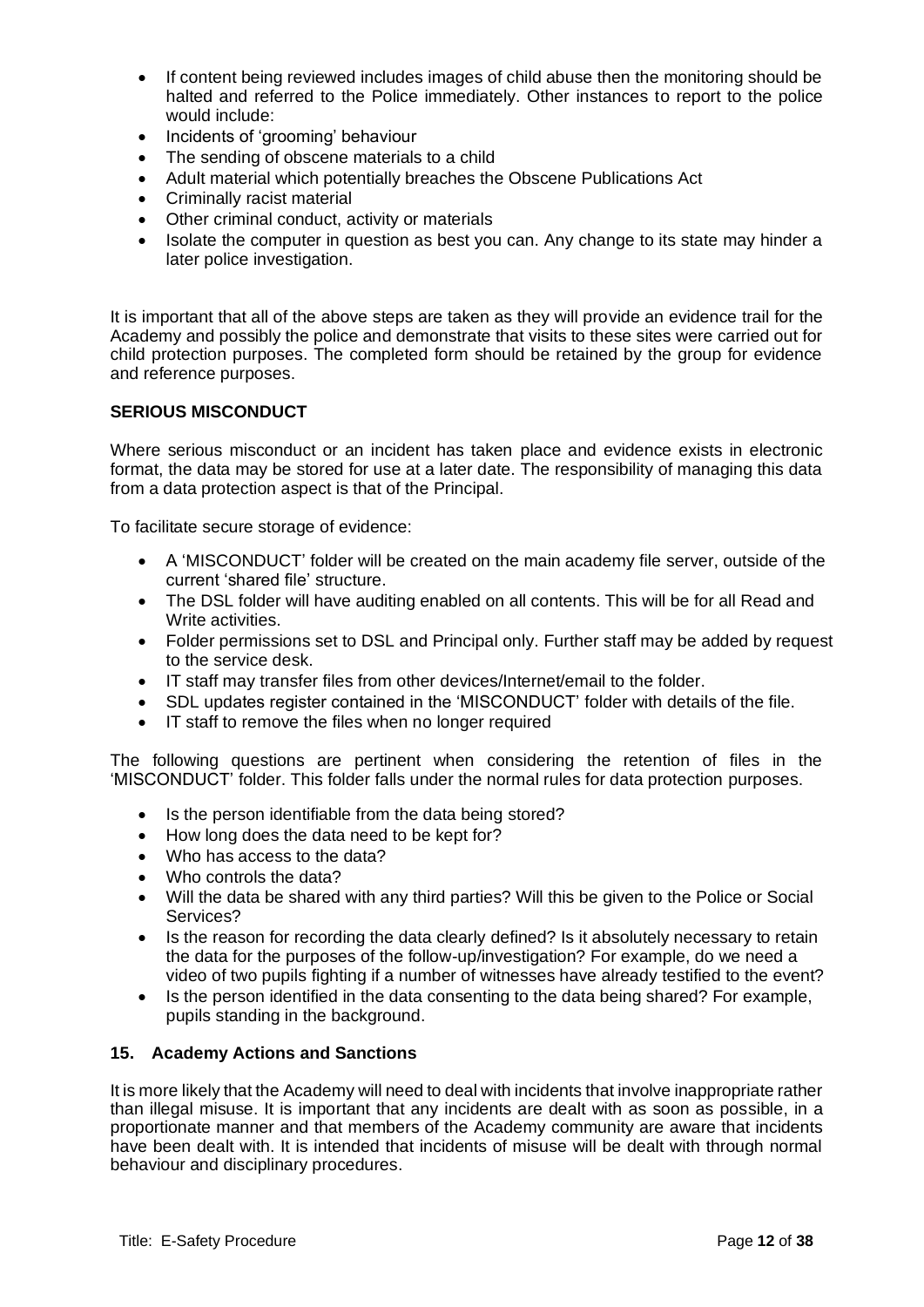# <span id="page-12-0"></span>**16. Appendices**

| <b>Appendix 1</b>  | Guidance on the Digital Citizenship contract          |
|--------------------|-------------------------------------------------------|
| <b>Appendix 2</b>  | Fair Processing Notice - Images (photos and films)    |
| <b>Appendix 3</b>  | Use of Cloud services                                 |
| <b>Appendix 4</b>  | Record of reviewing sites (for internet misuse)       |
| <b>Appendix 5</b>  | Academy Reporting Log template                        |
| <b>Appendix 6</b>  | Academy E-Safety Training Needs Audit template        |
| <b>Appendix 7</b>  | Information to parents/careers - the "Privacy Notice" |
| <b>Appendix 8</b>  | <b>Risk Assessment</b>                                |
| <b>Appendix 9</b>  | <b>Search Policy</b>                                  |
| <b>Appendix 10</b> | Search Policy statement                               |
| <b>Appendix 11</b> | Legislation                                           |
| <b>Appendix 12</b> | <b>Filtering Policy</b>                               |
| <b>Appendix 13</b> | Links to other organisations and documents            |
| <b>Appendix 14</b> | Glossary of terms                                     |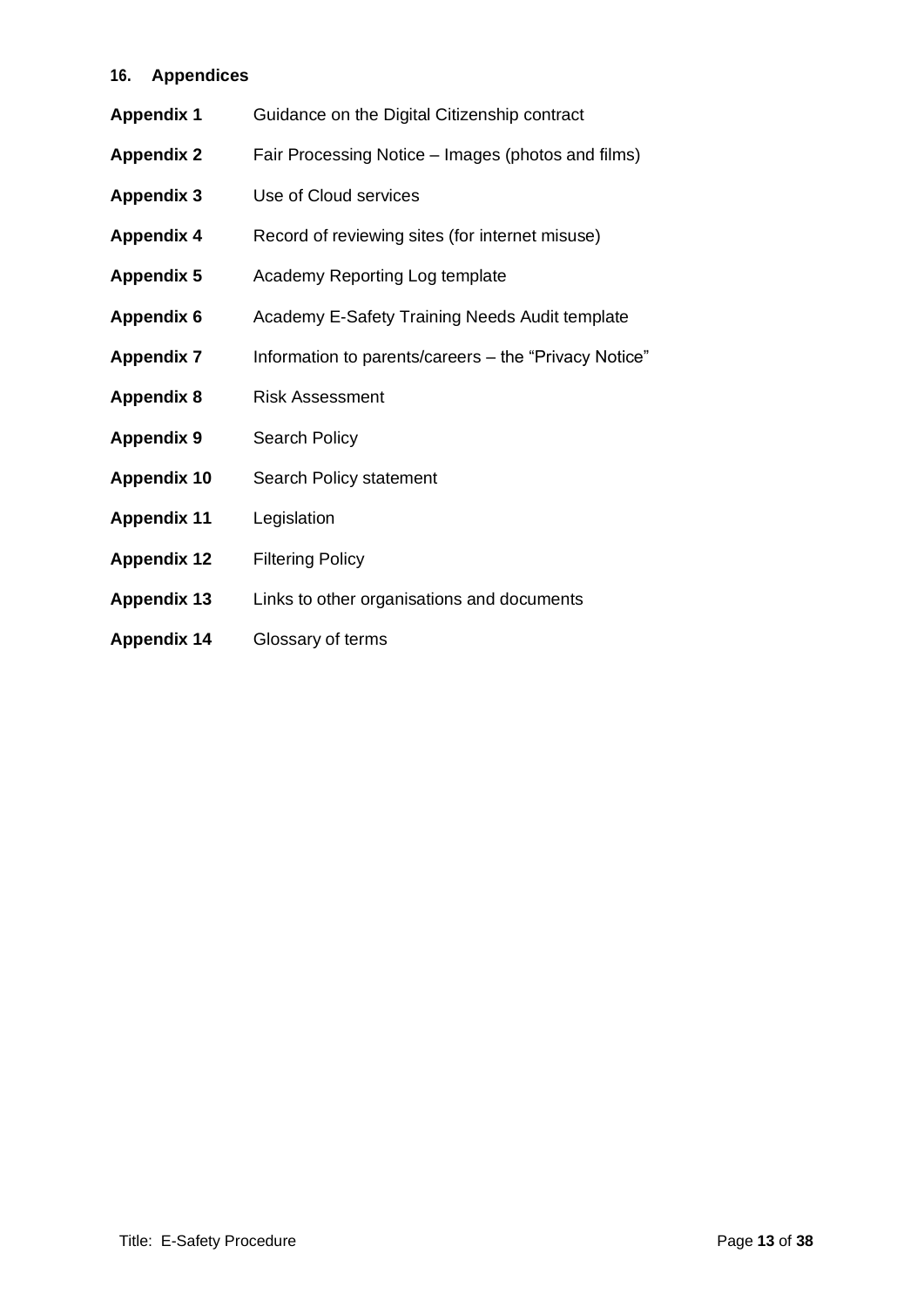

# **GREENWOOD DALE FOUNDATION TRUST**

# **Guidance on the Digital Citizen Contract**

**Pupils in Key Stage 1** – There should be an expectation that teachers will verbally share the contents of the **Digital Citizenship Contract KS2** with children – talking through and explaining the language. The document could be displayed in the classroom and ICT suite as a visual reference.

**Pupils in Key Stage 2** – At KS2 an Academy may want the **Digital Citizenship Contract KS2** to go home as part of the home/Academy agreement that pupils and parents/carers sign. If it is not signed it should still be shared and displayed somewhere appropriate and form part of the staying safe and IT curriculum.

**Pupils in Key Stage 3-5** – At KS3-5 the **Digital Citizenship Contract KS3-5** should be used. This requires that pupils and parents sign up to the document and a signing page is provided on Page 5 to be returned and retained by the Academy. The rest of the document should be retained by the parent/carer for reference as it contains useful information and resources to help protect their children online.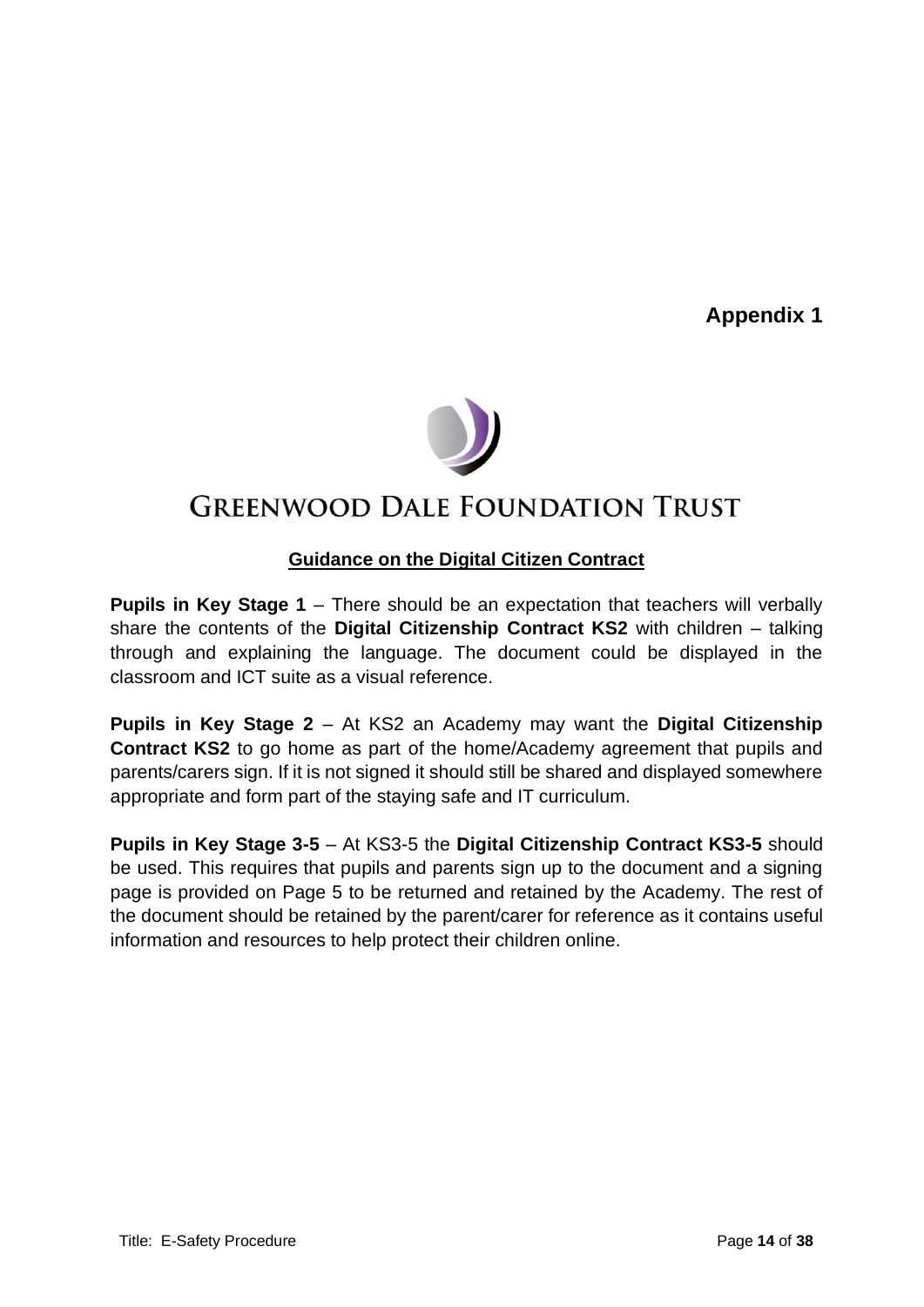

# **GREENWOOD ACADEMIES TRUST**

# **Further information Fair Processing Notice - Images (photos and films)**

- The full names (first name and surname) of pupils will not be disclosed without good reason. For example, we may include the full name of a pupil if they have won an award. Pupil addresses will not be disclosed in detail, but we may state, for example, 'Sally from Skegness' \*\*.
- The photographs or videos will not be substantially edited, adapted or altered from their original intention or purpose, or used for anything which may be viewed as negative in tone or that may cause offence, embarrassment or distress.
- Copyright of all photographs or videos belong to the Greenwood Academies Trust (GAT).
- Any reproduction or distribution of the photographs or videos by a third party will constitute an infringement of copyright without the written permission of the GAT and must be accompanied by a credit or by-line stating the authorship of the photographs or videos.
- Photographs or films may be used after your child leaves the Academy without consent as long as it is for their original purpose. It is expected that these will be deleted after a reasonable period of time.
- We may use photo and films on websites and social media which can be viewed throughout the world and not just in the United Kingdom where UK law applies.
- We may supply photos and films to the local, regional or national media for use in newspapers, in magazines or on TV. The media are exempt from the GDPR and may want to include the full details for pupils they photograph or film including full name, age and where they live.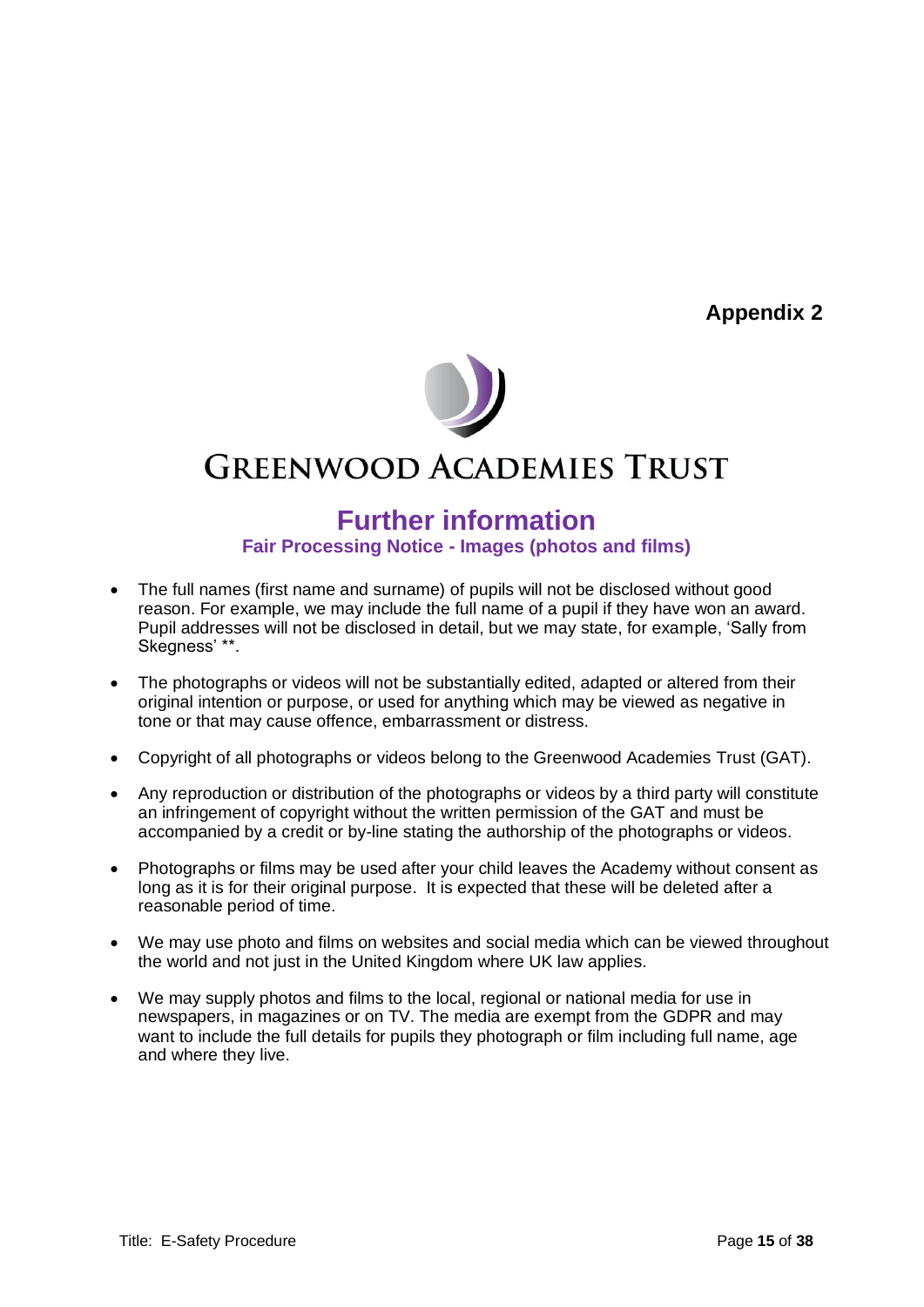

# **GREENWOOD ACADEMIES TRUST**

# **Use of Cloud-based Services**

Before committing to an agreement to use a cloud system there are a number of checks that should be made on behalf of the Academy.

The Central IT service will need to assess the following:

- Third Party Sharing Agreement
- ICO Registration
- Member of Safe Harbour registration

The principal should contact the Regional Service Delivery Lead when investigating the use of any "Cloud Systems" before entering in to an agreement with a vendor.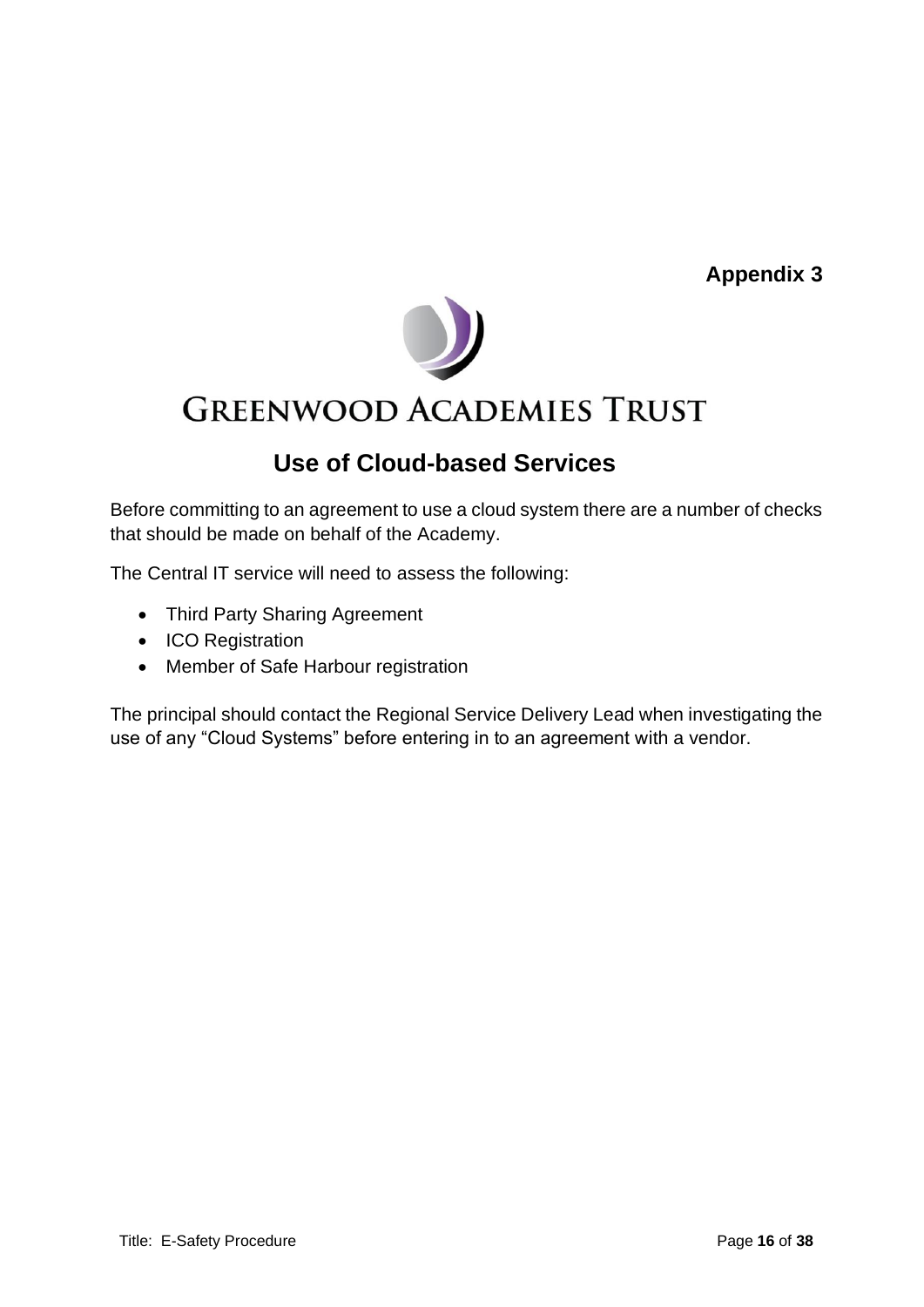

# **GREENWOOD ACADEMIES TRUST**

# **Record of reviewing devices / internet sites (responding to incidents of misuse)**

| Group                    |  |
|--------------------------|--|
| Date                     |  |
| Reason for investigation |  |
|                          |  |

# **Details of first reviewing person**

| Name      |  |
|-----------|--|
| Position  |  |
| Signature |  |
|           |  |

# **Details of second reviewing person**

| Name      |  |
|-----------|--|
| Position  |  |
| Signature |  |

# **Name and location of computer used for review (for web sites)**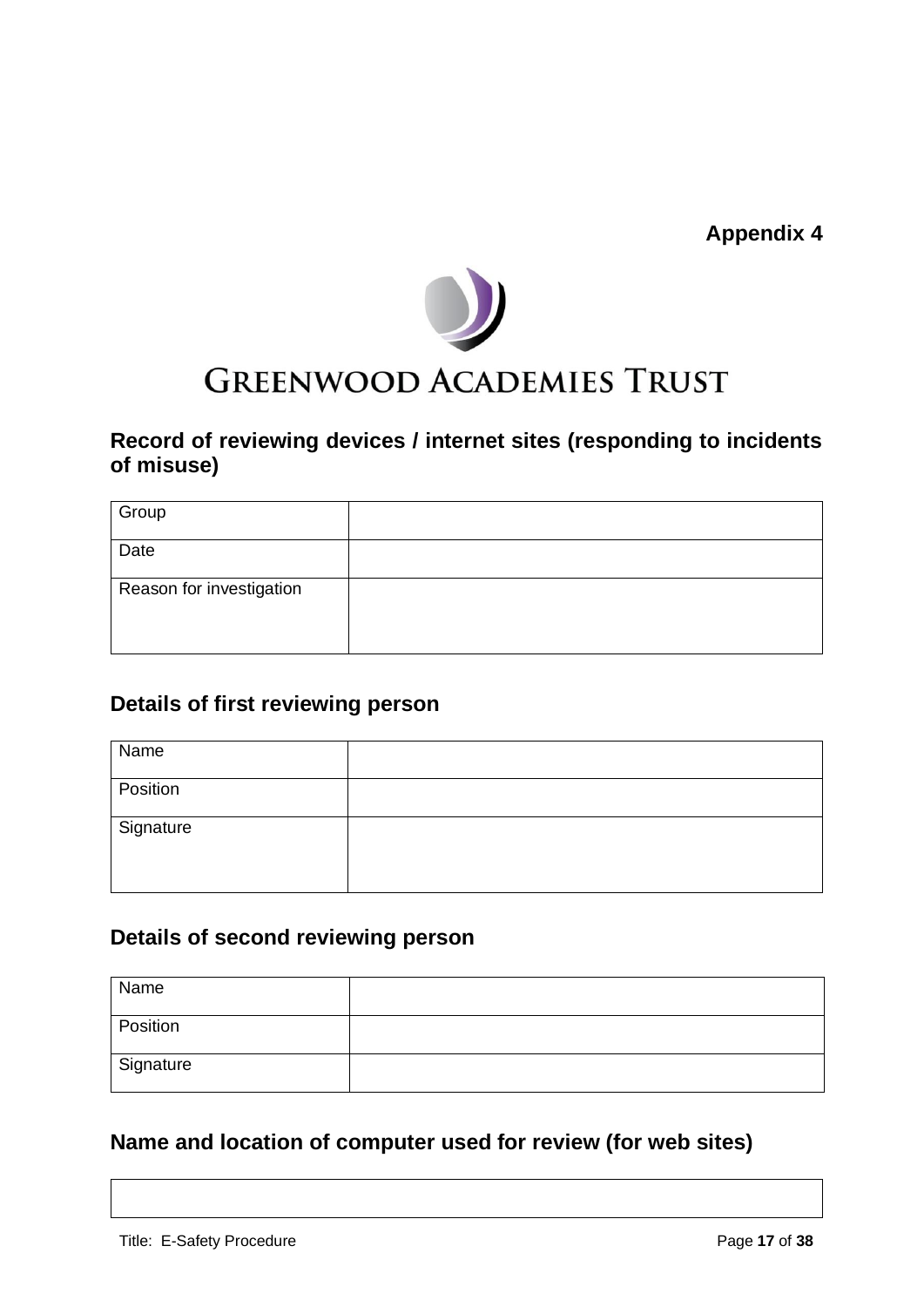# Website(s) address / device Reason for concern

# **Conclusion and Action proposed or taken**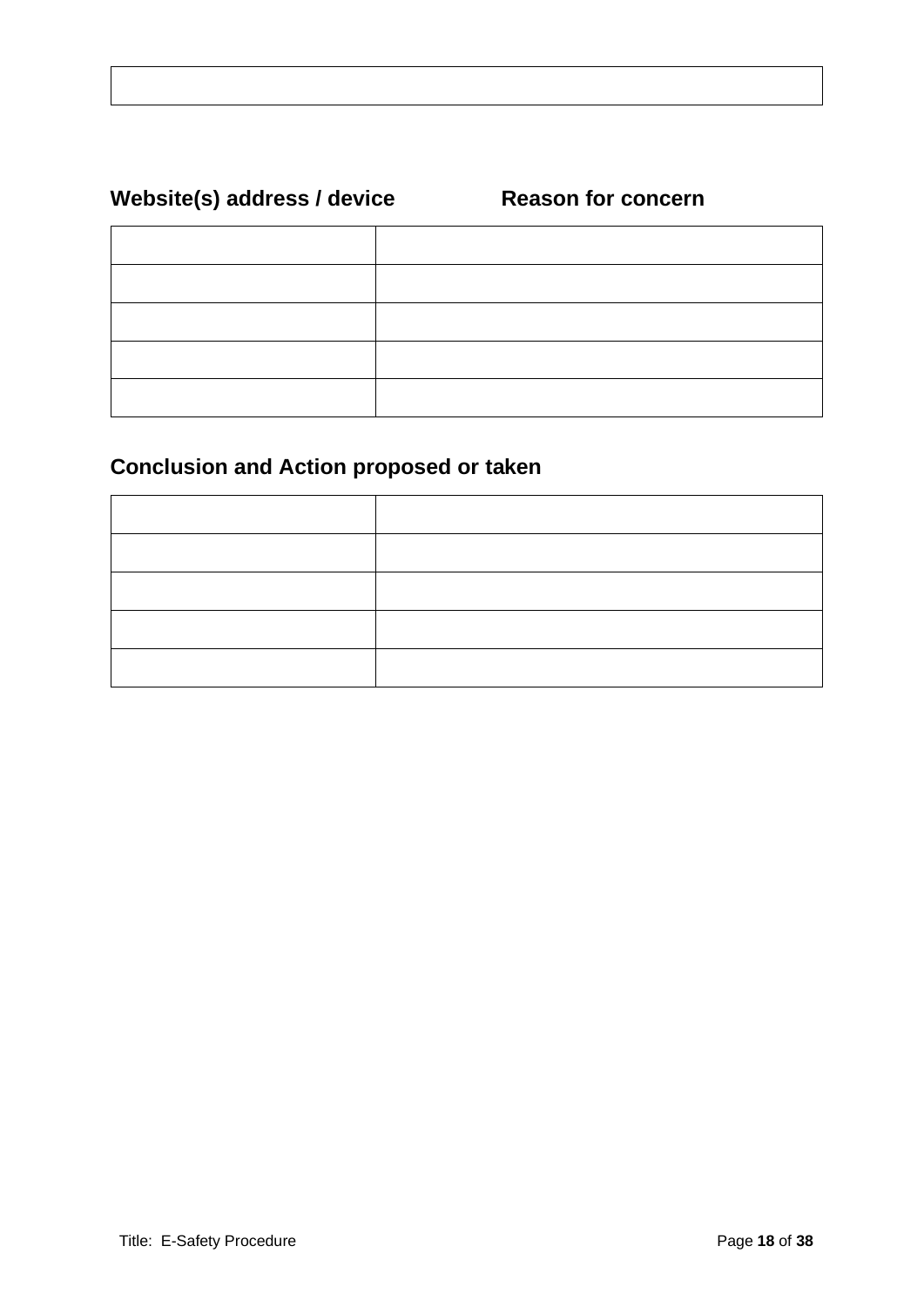|       | Reporting Log |               |              |          |             |           |  |
|-------|---------------|---------------|--------------|----------|-------------|-----------|--|
| Group |               |               | ł            |          |             |           |  |
| Date  |               | Time Incident | Action taken |          | Incident    | Signature |  |
|       |               |               | What?        | By whom? | Reported by |           |  |
|       |               |               |              |          |             |           |  |
|       |               |               |              |          |             |           |  |
|       |               |               |              |          |             |           |  |
|       |               |               |              |          |             |           |  |
|       |               |               |              |          |             |           |  |
|       |               |               |              |          |             |           |  |
|       |               |               |              |          |             |           |  |
|       |               |               |              |          |             |           |  |

# **Academy Reporting Log Template**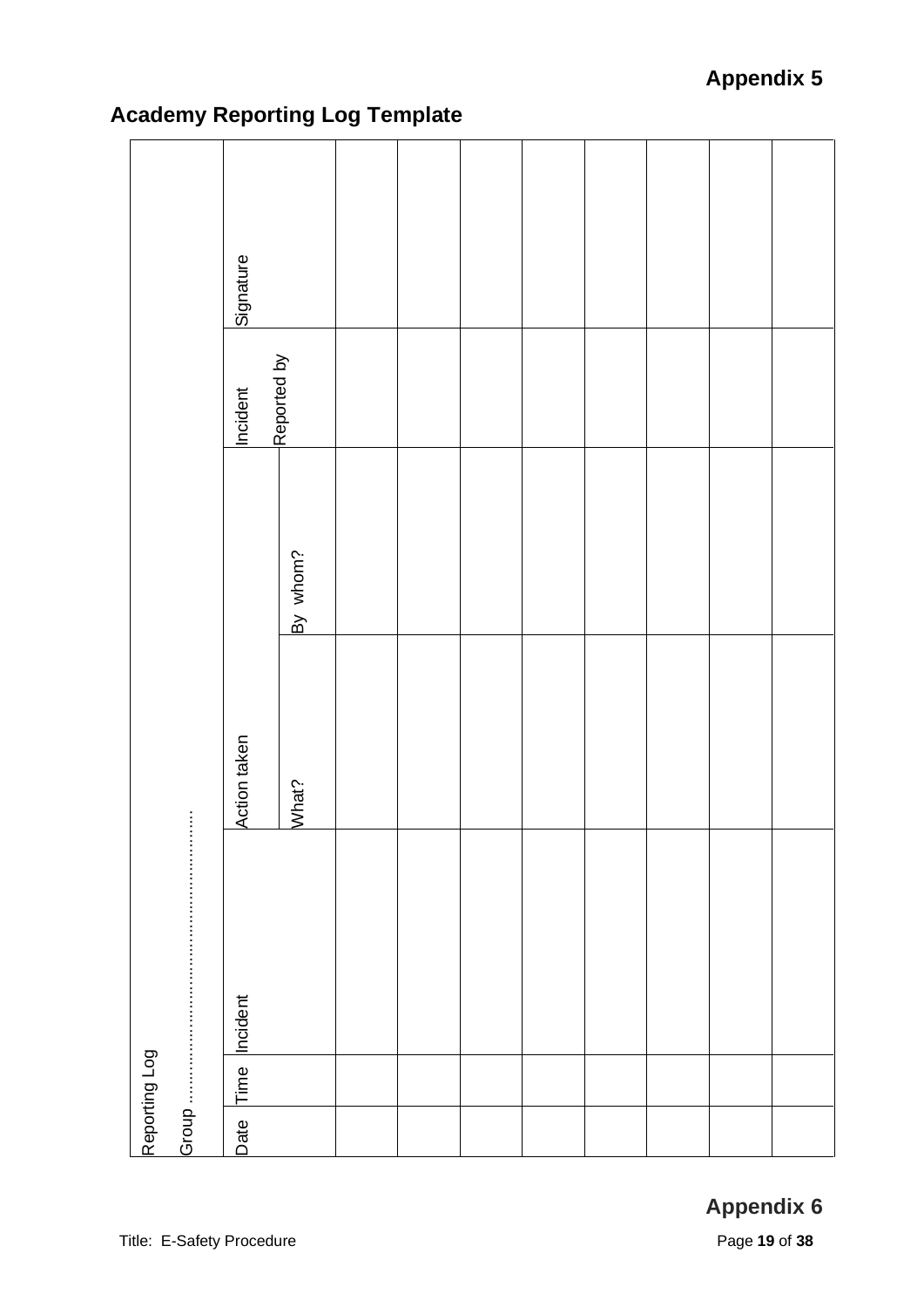|                          |       | Review<br>date<br>Cost<br>To be met by: |  |  |  |  |
|--------------------------|-------|-----------------------------------------|--|--|--|--|
|                          |       |                                         |  |  |  |  |
|                          |       |                                         |  |  |  |  |
|                          | Date. | Identified training need                |  |  |  |  |
|                          |       | in last 12 months<br>Relevant training  |  |  |  |  |
| Training Needs Audit Log | Group | Name /Position                          |  |  |  |  |

# **E-Safety Training Needs Audit**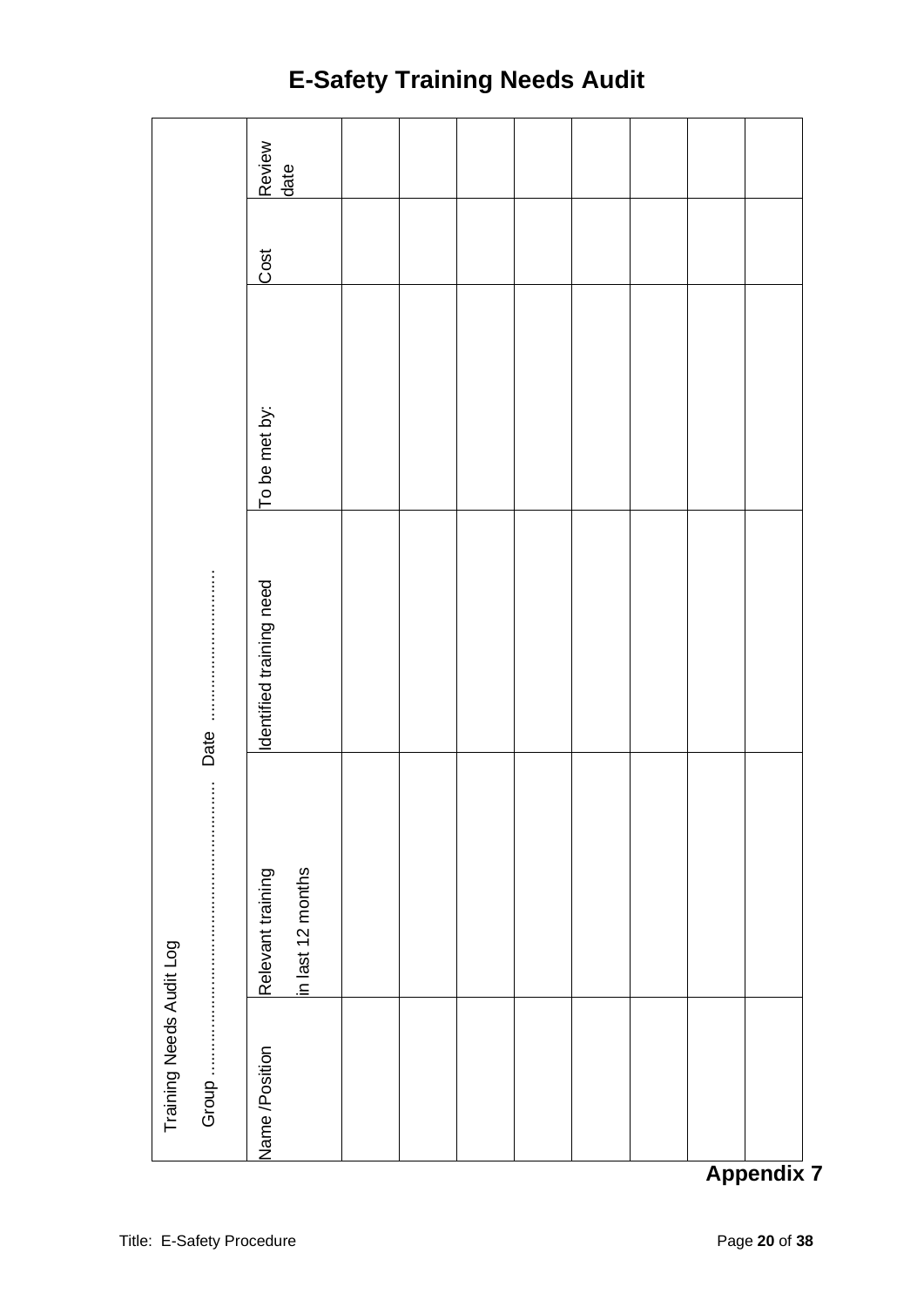

# **Information to Parents / Carers – the 'Privacy Notice'**

In order to comply with the fair processing requirements of the DPA, the Academy will inform parents / carers of all pupils / students of the data they collect, process and hold on the pupils / students, the purposes for which the data is held and the third parties (eg LA, DfE, etc) to whom it may be passed.

This privacy notice will be passed to parents / carers through examples such as the website, Prospectus, newsletters, reports or a specific letter / communication. Parents / carers of young people who are new to the Academy will be made aware of the Privacy Notice through the above media.

*\* Please refer to the Privacy Policy for Pupils and Parents and for Staff.*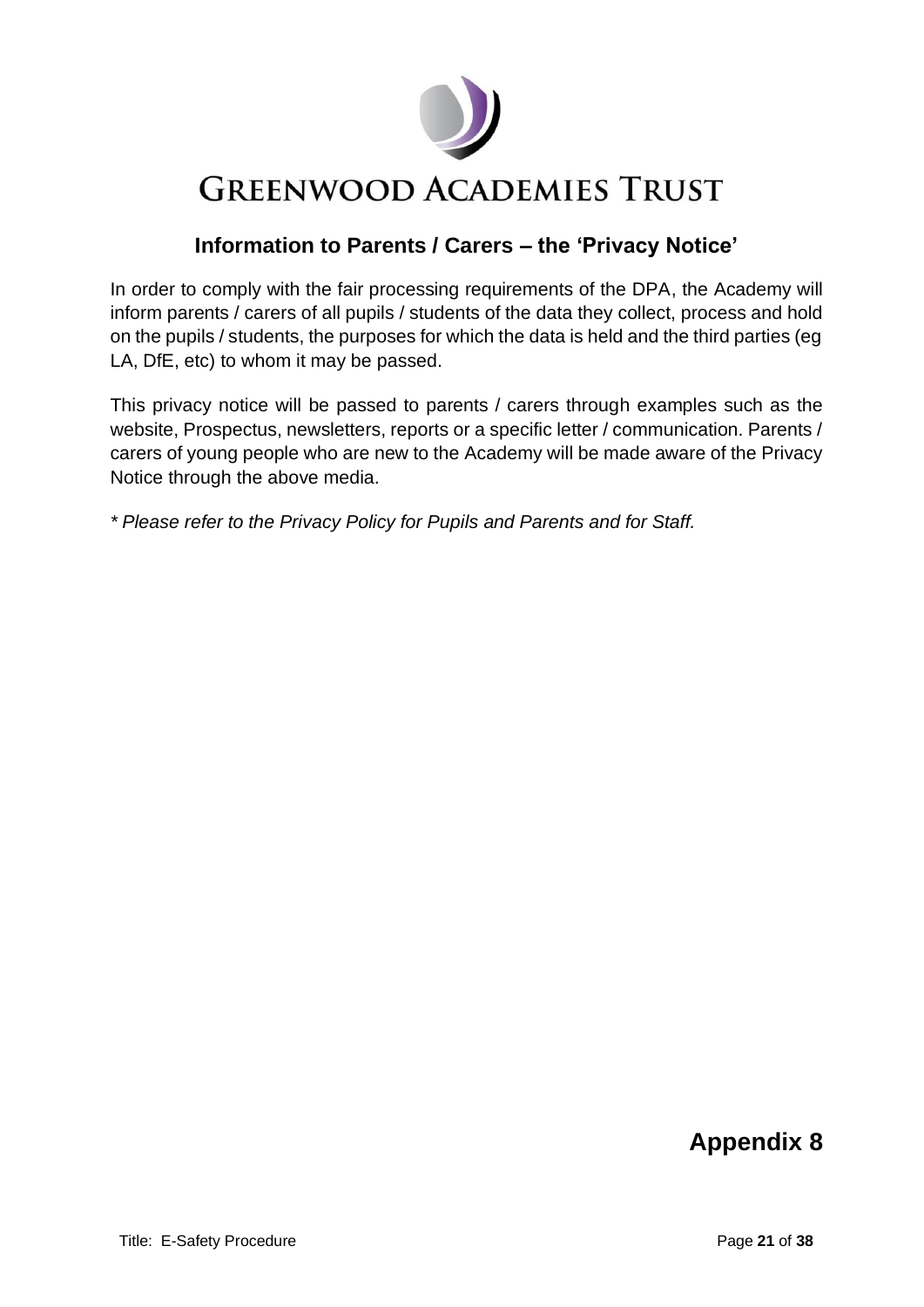# **Risk Assessments**

Information risk assessments will be carried out by Information Asset Owners to establish the security measures already in place and whether they are the most appropriate and cost effective. The risk assessment will involve:

- Recognising the risks that are present;
- Judging the level of the risks (both the likelihood and consequences); and
- Prioritising the risks.

Risk assessments are an on-going process and should result in the completion of an Information Risk Actions Form (example below):

| <b>Risk ID</b> | <b>Information Asset</b><br>affected | <b>Information</b><br><b>Asset Owner</b> | <b>Protective</b><br><b>Marking</b><br>(Impact<br>Level) | Likelihood | <b>Overall risk</b><br>level (low,<br>medium,<br>high) | Action(s) to<br>minimise risk |
|----------------|--------------------------------------|------------------------------------------|----------------------------------------------------------|------------|--------------------------------------------------------|-------------------------------|
|                |                                      |                                          |                                                          |            |                                                        |                               |
|                |                                      |                                          |                                                          |            |                                                        |                               |
|                |                                      |                                          |                                                          |            |                                                        |                               |
|                |                                      |                                          |                                                          |            |                                                        |                               |
|                |                                      |                                          |                                                          |            |                                                        |                               |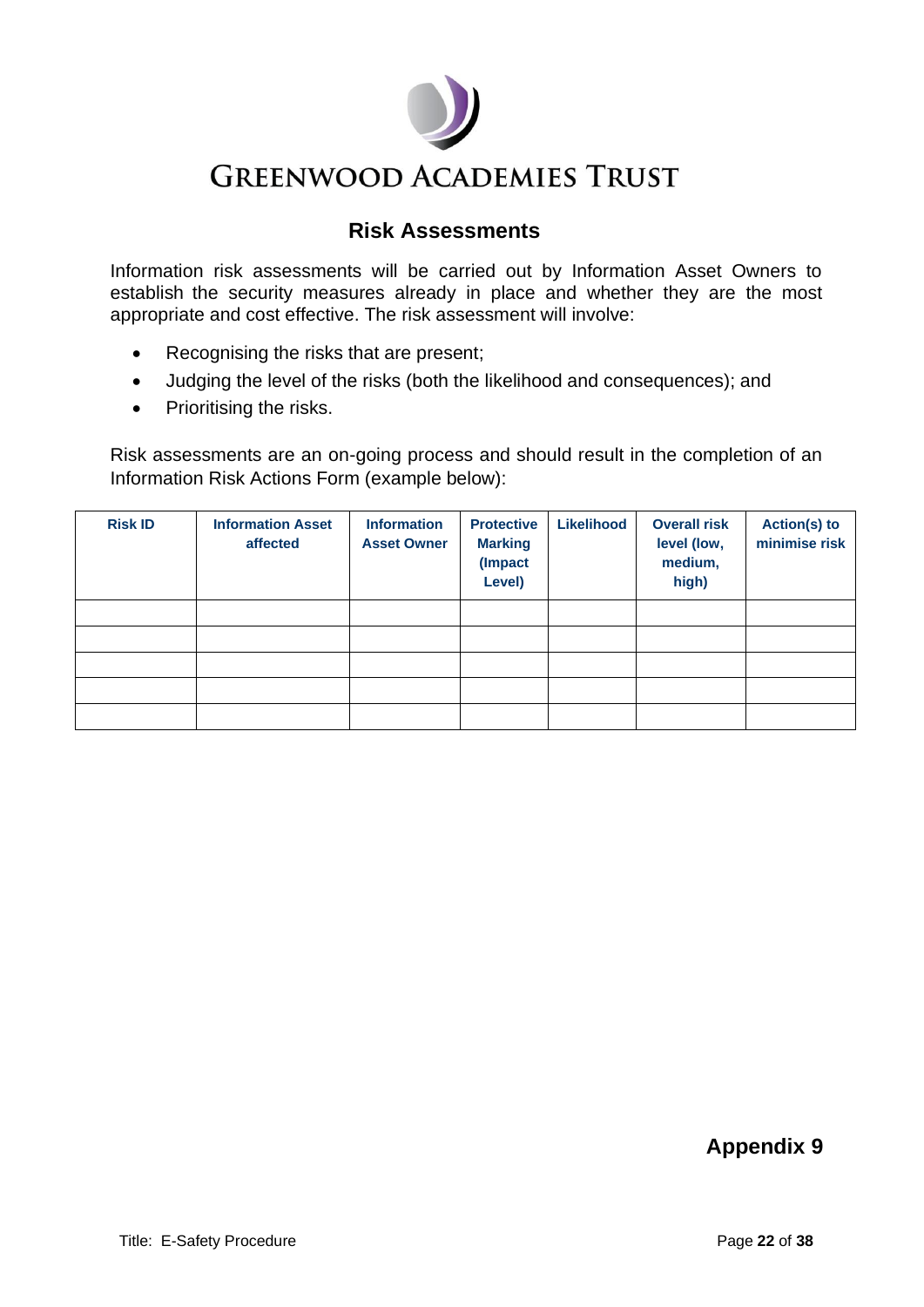

# **Electronic Devices - Searching and Deletion Policy**

The Education Act 2012 sets out what the law is presumed to be, based on prior legal and educational knowledge, and common sense. Rights and responsibilities regarding physical contact and personal data are still evolving rapidly. So too are social, entertainment and educational technologies and the skills necessary to use them safely and prudently. This is particularly so where those who are under 18 are involved.

No existing law or policy can fully insulate anyone from the risk involved in searching for, access to or deletion of the personal data of others. Anyone refraining from any such search, access or deletion when hindsight shows circumstances merit such actions may however be at significant risk and may put seriously at risk the wellbeing of children entrusted to their care. This policy cannot therefore be relied on as justification for any act or lack of action by anyone – there is no substitute for the proper and well documented exercise of adequately informed professional judgement.

It is for each Academy's Principal to apply and monitor application of their own policies as guided by their Education Director. The Trust Board determines this policy.

# **Introduction**

The changing face of information technologies and ever increasing pupil and student use of these technologies has meant that the Education Acts have had to change in an attempt to keep pace. Within Part 2 of the Education Act 2011 (Discipline) there have been changes to the powers afforded to schools by statute to search pupils in order to maintain discipline and ensure safety. Schools are required to ensure they have updated policies which take these changes into account. No such policy can on its own guarantee that the school will not face legal challenge, but having a robust policy which takes account of the Act and applying it in practice will however help to provide the school with justification for what it does.

The particular changes we deal with here are the added power to search for items 'banned under the school rules' and the power to 'delete data' stored on seized electronic devices.

Items banned under the academy rules (section 89 Education and Inspections Act 1996) are publicised in the Trust's Home to Academy Agreement. An item which is banned or whose use is banned by the academy rules may be searched for under these powers.

The act allows authorised persons to examine data on electronic devices if they think there is a good reason to do so. In determining a 'good reason' to examine or erase the data or files the authorised staff member must reasonably suspect that the data or file on the device in question has been, or could be, used to cause harm, to disrupt teaching or could break the Academy rules.

Following an examination, if the person has decided to return the device to the owner, or to retain or dispose of it, they may erase any data or files, if they think there is a good reason to do so.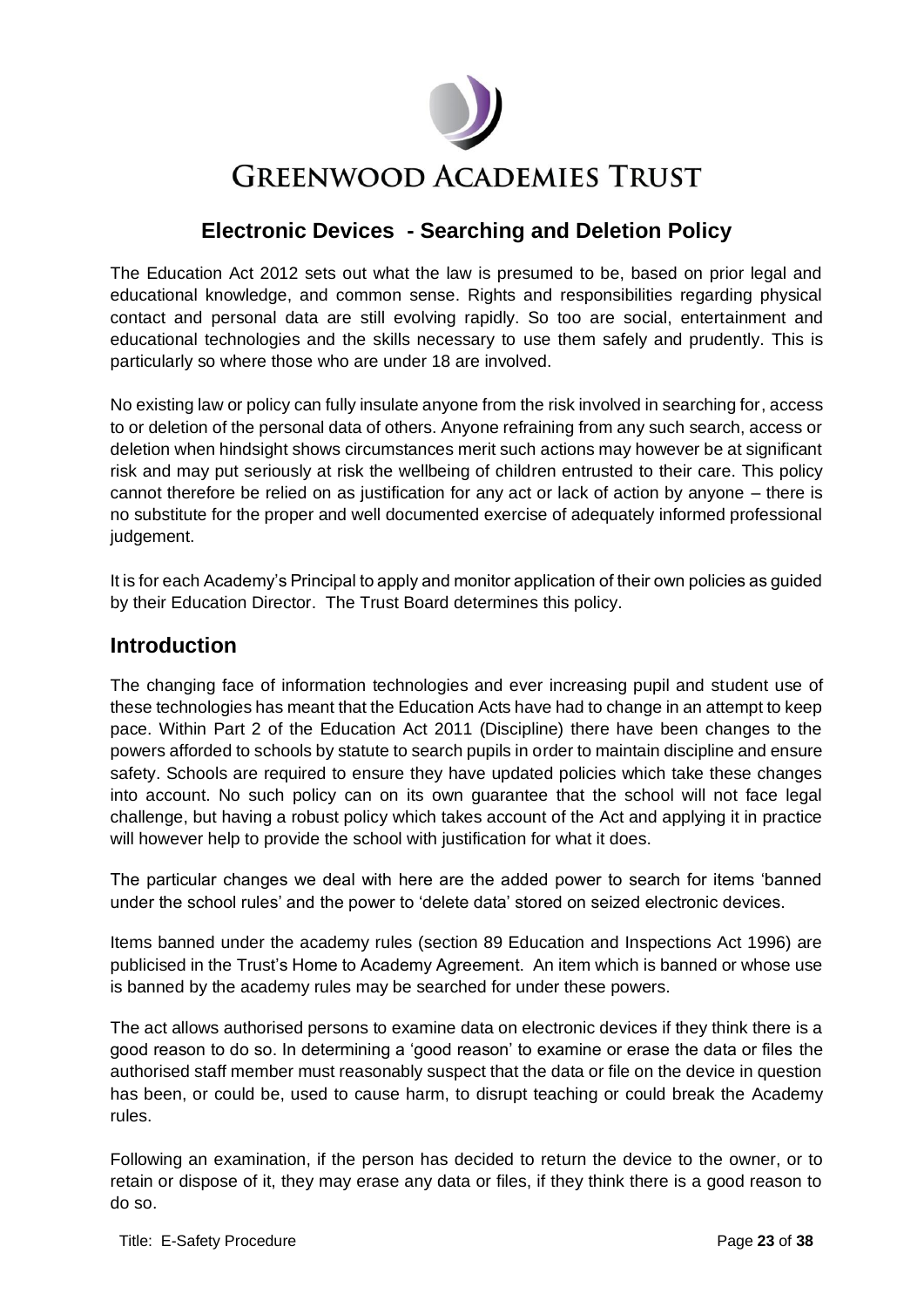The Principal must publicise the Academy's Behaviour Policy, in writing, to staff, parents / carers and pupils at least once a year.

DfE advice on these sections of the Education Act 2011 can be found in the document: 'Screening, searching and confiscation – Advice for head teachers, staff and governing bodies'.

[http://www.education.gov.uk/schools/pupilsupport/behaviour/behaviourpolicies/f0076897/screening](http://www.education.gov.uk/schools/pupilsupport/behaviour/behaviourpolicies/f0076897/screening-searching-and-confiscation)[searching-and-confiscation](http://www.education.gov.uk/schools/pupilsupport/behaviour/behaviourpolicies/f0076897/screening-searching-and-confiscation)

It is recommended that Principals (and, at the least, other senior leaders) should be familiar with this guidance.

# **Relevant legislation:**

- Education Act 1996
- Education and Inspections Act 2006
- Education Act 2011 Part 2 (Discipline)
- The School Behaviour (Determination and Publicising of Measures in Academies) Regulations 2012
- Health and Safety at Work etc. Act 1974
- Obscene Publications Act 1959
- Children Act 1989
- Human Rights Act 1998
- Computer Misuse Act 1990

This is not a full list of Acts involved in the formation of this advice. Further information about relevant legislation can be found via the above link to the DfE advice document.

# **Responsibilities**

The Trust is responsible for ensuring that the Academy policies reflect the requirements contained within the relevant legislation. The Principal will need to authorise those staff who are allowed to carry out searches and who have undertaken appropriate training.

# **Training / Awareness**

It is essential that all staff should be made aware of and should implement the Academy's policy.

Members of staff should be made aware of the Academy's policy on 'Electronic devices – searching and deletion':

- at induction
- at regular updating sessions on the Academy's e-safety policy

Members of staff authorised by the Principal to carry out searches for and of electronic devices and to access and delete data / files from those devices should receive training that is specific and relevant to this role. Specific training is required for those staff who may need to judge whether material that is accessed is inappropriate or illegal. Please see guidance in main policy in relation to illegal incidents.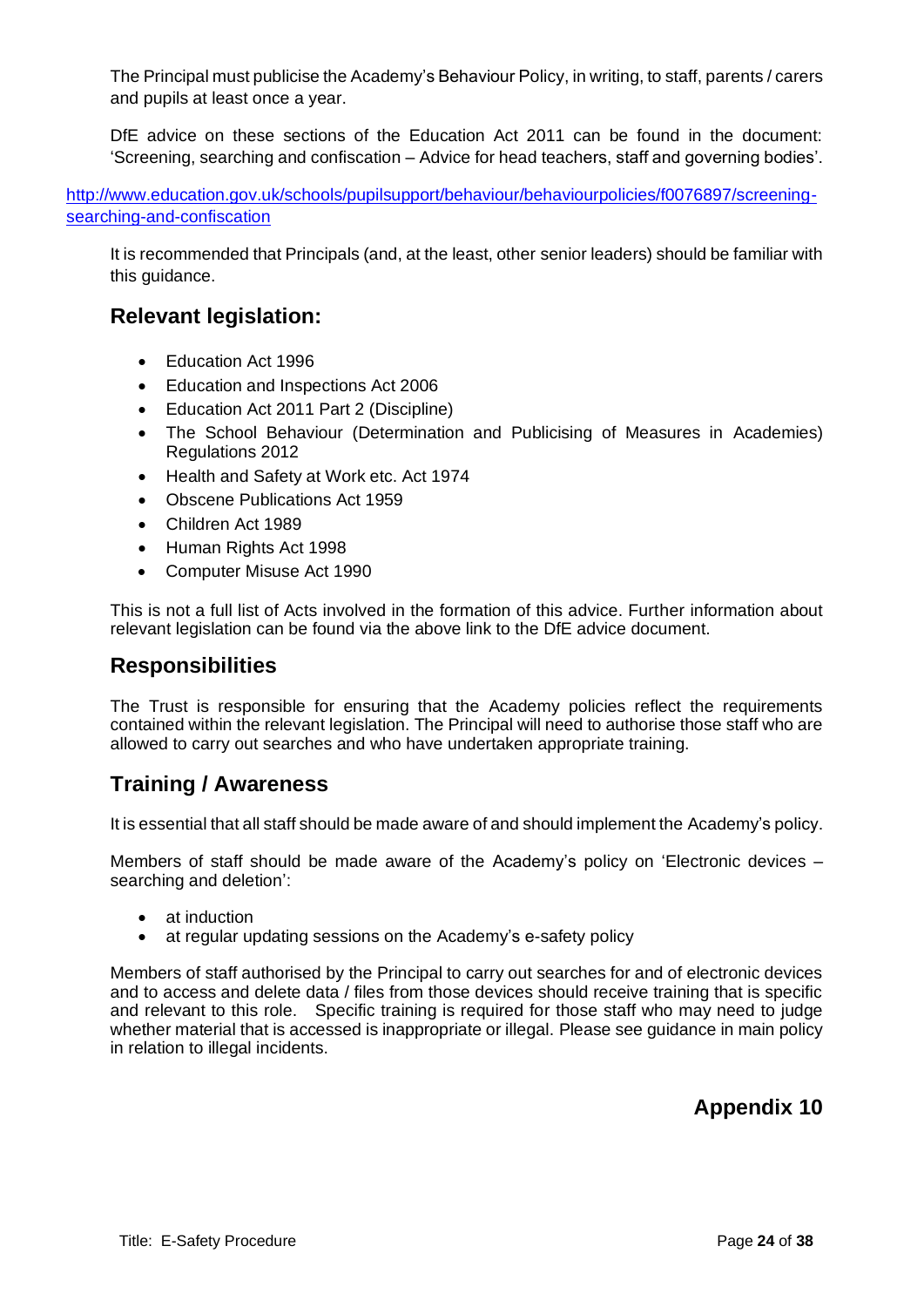

# **Search Policy Statement**

The Academy Behaviour Policy refers to the policy regarding searches with and without consent for the wide range of items covered within the Education Act 2011 and lists those items. This policy refers only to the searching for and of electronic devices and the deletion of data / files on those devices.

Pupils are allowed to bring mobile phones or other personal electronic devices to school and use them only within the rules laid down by the Academy within the Home/Academy Agreement.

If pupils breach these rules they will be subject to sanctions under the Academy's Behaviour Policy.

Authorised staff have the right to search for such electronic devices where they reasonably suspect that the data or files on the device in question has been, or could be, used to cause harm, to disrupt teaching or break the Academy rules.

Searching with consent is where authorised staff may search with the pupil's consent for any item.

Searching without consent is where authorised staff may only search without the pupil's consent for anything which is either 'prohibited' (as defined in Section 550AA of the Education Act 1996) or appears in the Academy rules as an item which is banned and may be searched for.

The authorised member of staff must have reasonable grounds for conducting a search.

The authorised member of staff should take reasonable steps to check the ownership of the mobile phone / personal electronic device before carrying out a search. (The powers included in the Education Act do not extend to devices owned (or mislaid) by other parties eg a visiting parent or contractor, only to devices in the possession of pupils.)

The authorised member of staff should take care that, where possible, searches should not take place in public places (eg an occupied classroom), which might be considered as exploiting the pupil being searched.

The authorised member of staff carrying out the search must be the same gender as the pupil being searched and there must be a witness (also a staff member) and, if at all possible, they too should be the same gender as the pupil being searched.

There is a limited exception to this rule: Authorised staff can carry out a search of a pupil of the opposite gender, including without a witness present, but only where you reasonably believe that there is a risk that serious harm will be caused to a person if you do not conduct the search immediately and where it is not reasonably practicable to summon another member of staff.

The power to search without consent enables a personal search, involving removal of outer clothing and searching of pockets; but not an intimate search going further than that, which only a person with more extensive powers (e.g. a police officer) can do.

Outer clothing means clothing that is not worn next to the skin or immediately over a garment that is being worn as underwear (outer clothing includes hats; shoes; boots; coat; blazer; jacket; gloves and scarves).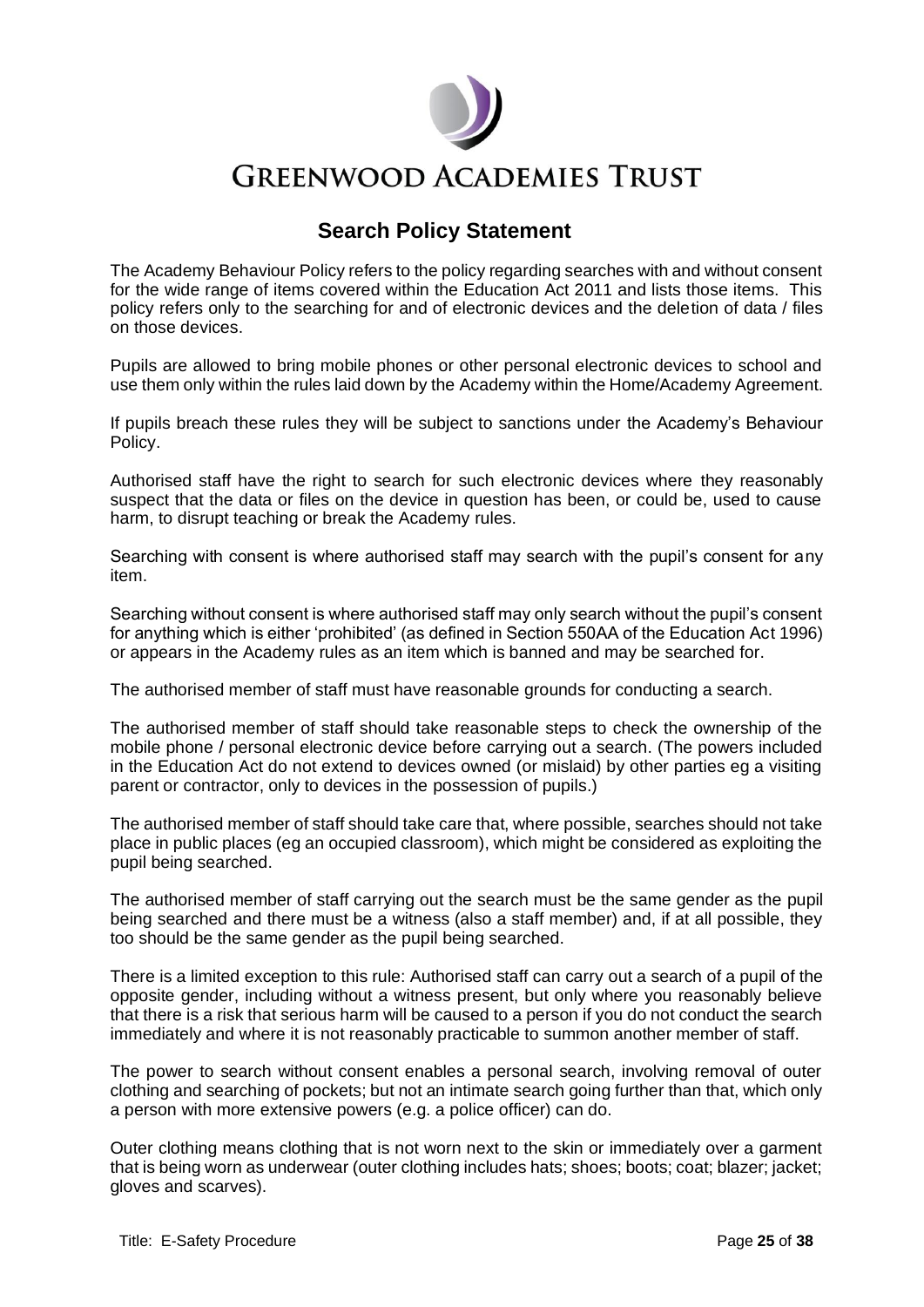Use of Force cannot be used to search.

'Possessions' means any goods over which the pupil has or appears to have control – this includes desks, lockers and bags.

A pupil's possessions can only be searched in the presence of the pupil and another member of staff, except where there is a risk that serious harm will be caused to a person if the search is not conducted immediately and where it is not reasonably practicable to summon another member of staff.

# **Electronic Devices**

An authorised member of staff finding an electronic device may access and examine any data or files on the device if they think there is a good reason to do so (i.e. the staff member must reasonably suspect that the data or file on the device in question has been, or could be, used to cause harm, to disrupt teaching or break the Academy rules).

The examination of the data / files on the device should go only as far as is reasonably necessary to establish the facts of the incident. Any further intrusive examination of personal data may leave the Academy open to legal challenge. It is important that authorised staff should have training and sufficient knowledge of electronic devices and data storage.

#### **If inappropriate material is found on the device the Online Safety Incident process, set out in the Trust's e-safety policy, should followed.**

Members of staff may require support in judging whether the material is inappropriate or illegal. This will normally be the Principal and DSL. Care should be taken not to delete material that might be required in a potential criminal investigation.

# **Deletion of Data**

Following an examination of an electronic device, if the authorised member of staff has decided to return the device to the owner, or to retain or dispose of it, they may erase any data or files if they think there is a good reason to do so (ie the staff member must reasonably suspect that the data or file on the device in question has been, or could be used to cause harm, to disrupt teaching or to break the Academy rules).

If inappropriate material is found on the device, it is up to the Principal to decide whether they should delete that material, retain it as evidence (of a possible criminal offence or a breach of Academy discipline) or whether the material is of such seriousness that it requires the involvement of the police.

A record should be kept of the reasons for the deletion of data / files.

# **Care of Confiscated Devices**

Academy staff are reminded of the need to ensure the safe keeping of confiscated devices, to avoid the risk of compensation claims for damage / loss of such devices (particularly given the possible high value of some of these devices).

# **Audit / Monitoring / Reporting / Review**

The DSL will ensure that full records are kept of incidents involving the searching for and of mobile phones and electronic devices and the deletion of data / files. Appendix 9 provides a template for the recording of the reviewing of internet or electronic devices.

These records will be reviewed by the DSL at regular intervals.

This policy will be reviewed by the Trust in response to changes in guidance and evidence gained from the records.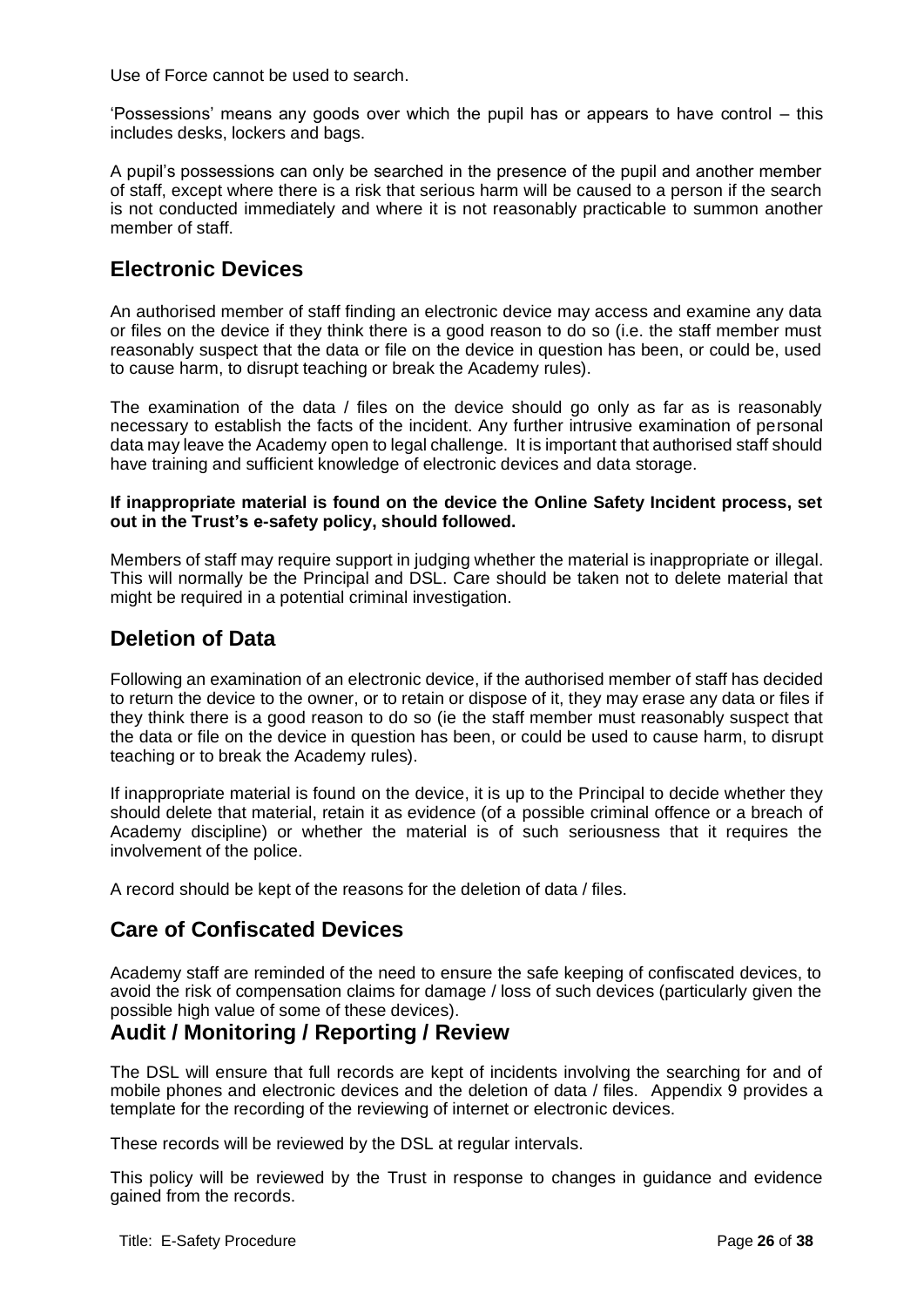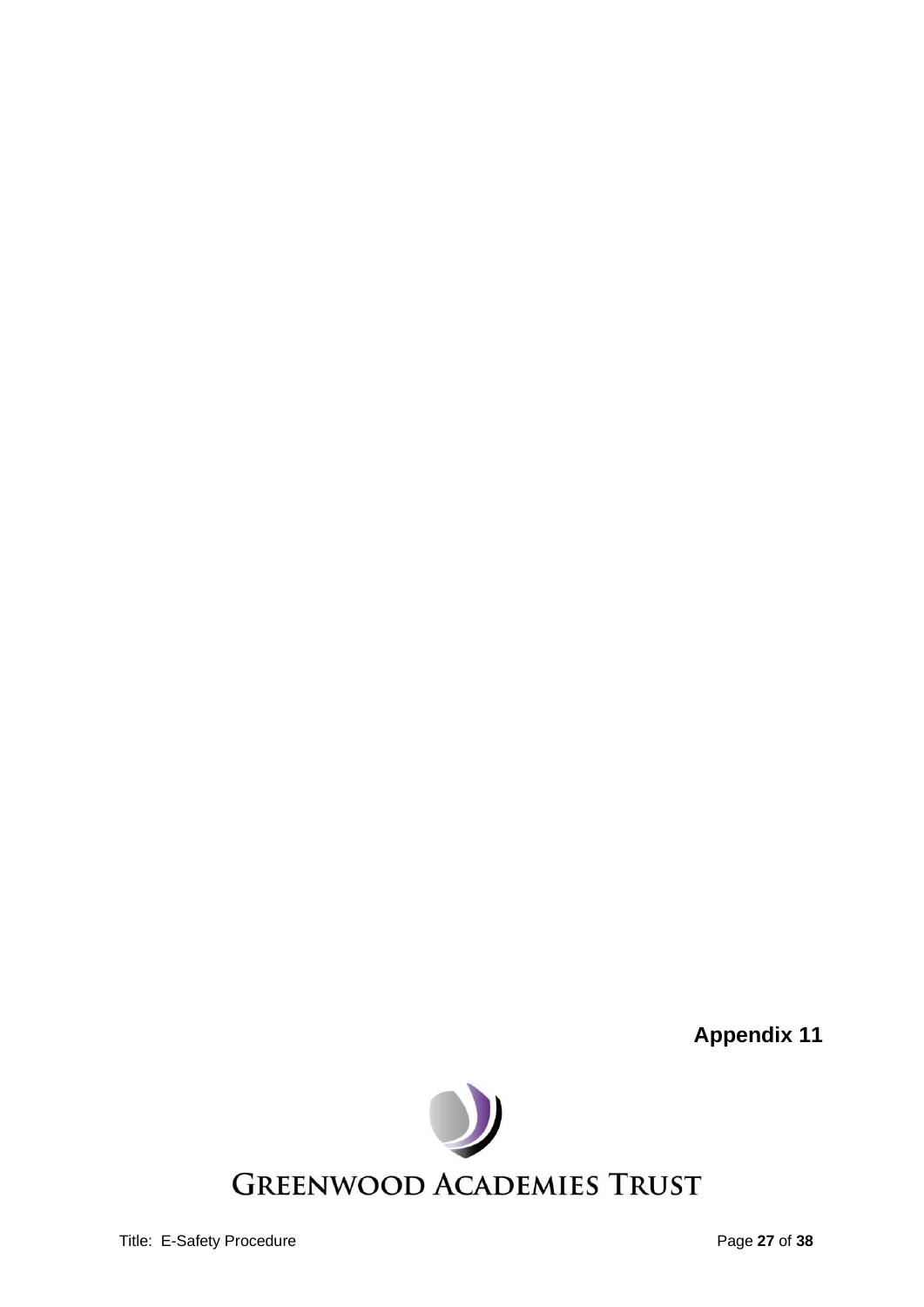# **Legislation**

Academies should be aware of the legislative framework under which this E-Safety Policy template and guidance has been produced. It is important to note that in general terms an action that is illegal if committed offline is also illegal if committed online.

It is recommended that legal advice is sought in the advent of an e safety issue or situation.

## **Computer Misuse Act 1990**

This Act makes it an offence to:

- Erase or amend data or programs without authority;
- Obtain unauthorised access to a computer;
- "Eavesdrop" on a computer;
- Make unauthorised use of computer time or facilities;
- Maliciously corrupt or erase data or programs;
- Deny access to authorised users.

# **General Data Protection Regulation (GDPR) 2018**

This protects the rights and privacy of individual's data. To comply with the law, information about individuals must be collected and used fairly, stored safely and securely and not disclosed to any third party unlawfully. The Act states that person data must be:

- Processed lawfully, fairly and in a transparent manner
- Collected for specified, explicit and legitimate purposes
- Adequate, relevant and limited to what is necessary in relation to the purposes for which it is processed
- Accurate and, where necessary, kept up to date
- Kept no longer than is necessary
- Processed in a manner that ensures appropriate security

# **Freedom of Information Act 2000**

The Freedom of Information Act gives individuals the right to request information held by public authorities. All public authorities and companies wholly owned by public authorities have obligations under the Freedom of Information Act. When responding to requests, they have to follow a number of set procedures. Please read the FOI policies for full information.

#### **Communications Act 2003**

Sending by means of the Internet a message or other matter that is grossly offensive or of an indecent, obscene or menacing character; or sending a false message by means of or persistently making use of the Internet for the purpose of causing annoyance, inconvenience or needless anxiety is guilty of an offence liable, on conviction, to imprisonment. This wording is important because an offence is complete as soon as the message has been sent: there is no need to prove any intent or purpose.

## **Malicious Communications Act 1988**

It is an offence to send an indecent, offensive, or threatening letter, electronic communication or other article to another person.

#### **Regulation of Investigatory Powers Act 2000**

It is an offence for any person to intentionally and without lawful authority intercept any communication. Monitoring or keeping a record of any form of electronic communications is permitted, in order to: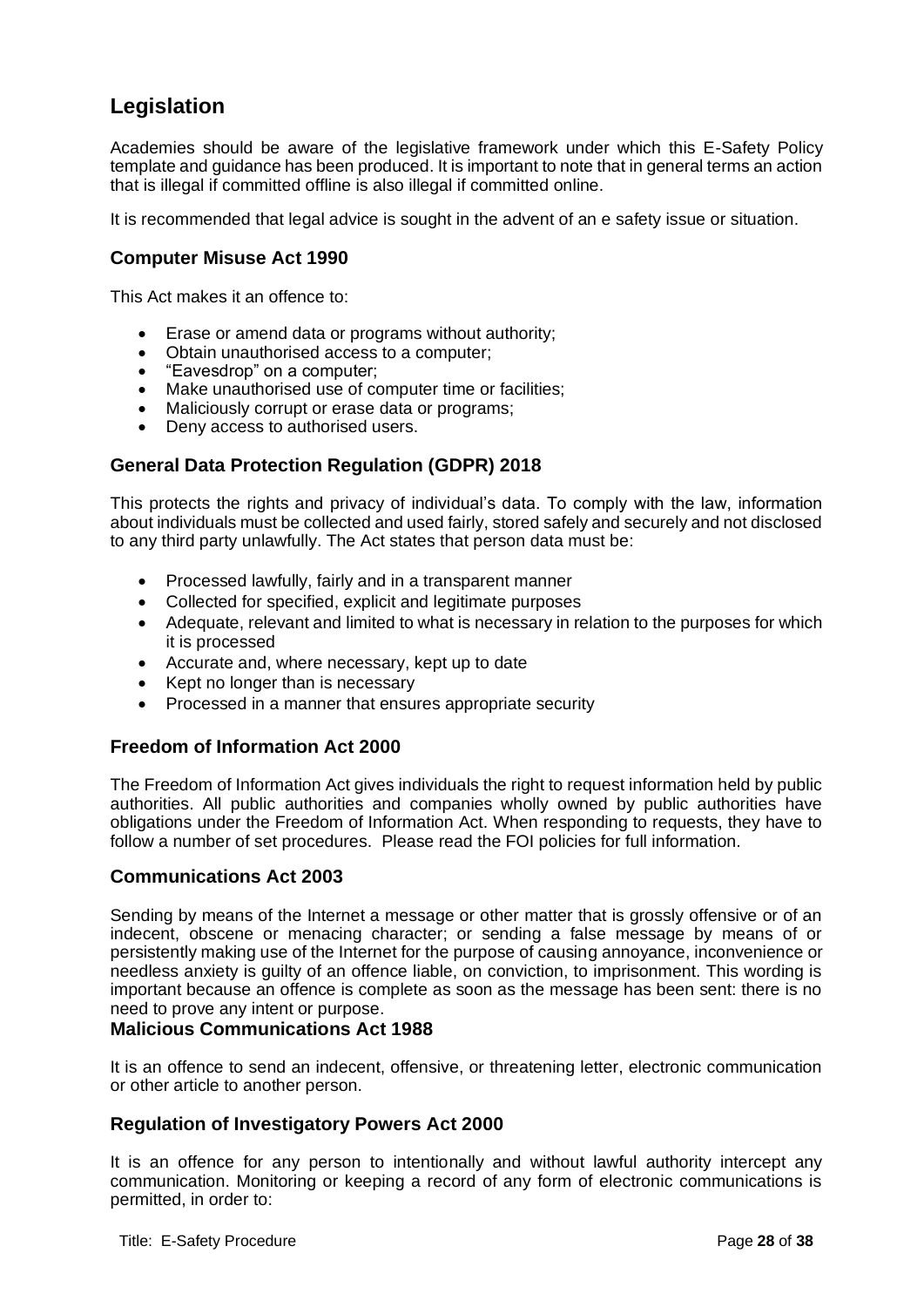- Establish the facts:
- Ascertain compliance with regulatory or self-regulatory practices or procedures;
- Demonstrate standards, which are or ought to be achieved by persons using the system;
- Investigate or detect unauthorised use of the communications system;
- Prevent or detect crime or in the interests of national security:
- Ensure the effective operation of the system.
- Monitoring but not recording is also permissible in order to:
- Ascertain whether the communication is business or personal;
- Protect or support help line staff.
- The Academy reserves the right to monitor its systems and communications in line with its rights under this act.

# **Trade Marks Act 1994**

This provides protection for Registered Trade Marks, which can be any symbol (words, shapes or images) that are associated with a particular set of goods or services. Registered Trade Marks must not be used without permission. This can also arise from using a Mark that is confusingly similar to an existing Mark.

# **Copyright, Designs and Patents Act 1988**

It is an offence to copy all, or a substantial part of a copyright work. There are, however, certain limited user permissions, such as fair dealing, which means under certain circumstances permission is not needed to copy small amounts for non-commercial research or private study. The Act also provides for Moral Rights, whereby authors can sue if their name is not included in a work they wrote, or if the work has been amended in such a way as to impugn their reputation. Copyright covers materials in print and electronic form, and includes words, images, and sounds, moving images, TV broadcasts and other media (e.g. YouTube).

# **Telecommunications Act 1984**

It is an offence to send a message or other matter that is grossly offensive or of an indecent, obscene or menacing character. It is also an offence to send a message that is intended to cause annoyance, inconvenience or needless anxiety to another that the sender knows to be false.

# **Criminal Justice and Public Order Act 1994**

This defines a criminal offence of intentional harassment, which covers all forms of harassment, including sexual.

A person is guilty of an offence if, with intent to cause a person harassment, alarm or distress, they:

- Use threatening, abusive or insulting words or behaviour, or disorderly behaviour; or
- Display any writing, sign or other visible representation, which is threatening, abusive or insulting, thereby causing that or another person harassment, alarm or distress.

# **Racial and Religious Hatred Act 2006**

This Act makes it a criminal offence to threaten people because of their faith, or to stir up religious hatred by displaying, publishing or distributing written material which is threatening. Other laws already protect people from threats based on their race, nationality or ethnic background.

# **Protection from Harassment Act 1997**

A person must not pursue a course of conduct, which amounts to harassment of another, and which he knows or ought to know amounts to harassment of the other. A person whose course of conduct causes another to fear, on at least two occasions, that violence will be used against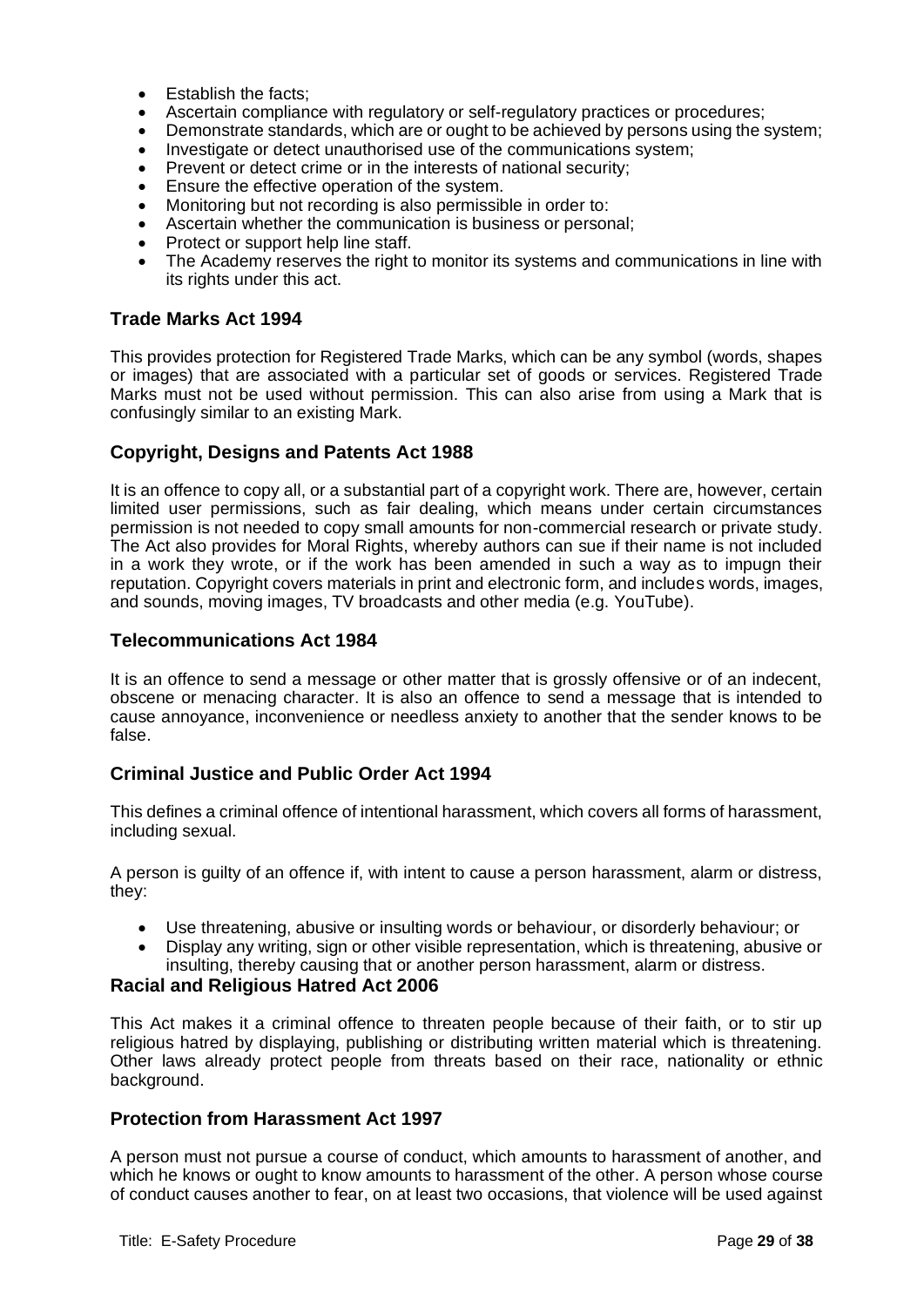him is guilty of an offence if he knows or ought to know that his course of conduct will cause the other so to fear on each of those occasions.

# **Protection of Children Act 1978**

It is an offence to take, permit to be taken, make, possess, show, distribute or advertise indecent images of children in the United Kingdom. A child for these purposes is a anyone under the age of 18. Viewing an indecent image of a child on your computer means that you have made a digital image. An image of a child also covers pseudo-photographs (digitally collated or otherwise). A person convicted of such an offence may face up to 10 years in prison.

#### **Sexual Offences Act 2003**

The new grooming offence is committed if you are over 18 and have communicated with a child under 16 at least twice (including by phone or using the Internet) it is an offence to meet them or travel to meet them anywhere in the world with the intention of committing a sexual offence. Causing a child under 16 to watch a sexual act is illegal, including looking at images such as videos, photos or webcams, for your own gratification. It is also an offence for a person in a position of Trust to engage in sexual activity with any person under 18, with whom they are in a position of Trust. (Typically, teachers, social workers, health professionals, connexions staff fall in this category of Trust). Any sexual intercourse with a child under the age of 13 commits the offence of rape.

#### **Public Order Act 1986**

This Act makes it a criminal offence to stir up racial hatred by displaying, publishing or distributing written material which is threatening. Like the Racial and Religious Hatred Act 2006 it also makes the possession of inflammatory material with a view of releasing it a criminal offence. Children, Families and Education Directorate page 38 April 2007.

#### **Obscene Publications Act 1959 and 1964**

Publishing an "obscene" article is a criminal offence. Publishing includes electronic transmission.

#### **Human Rights Act 1998**

This does not deal with any particular issue specifically or any discrete subject area within the law. It is a type of "higher law", affecting all other laws. In the school context, human rights to be aware of include:

- The right to a fair trial
- The right to respect for private and family life, home and correspondence
- Freedom of thought, conscience and religion
- Freedom of expression
- Freedom of assembly
- Prohibition of discrimination
- The right to education

These rights are not absolute. The school is obliged to respect these rights and freedoms, balancing them against those rights, duties and obligations, which arise from other relevant legislation.

#### **The Education and Inspections Act 2006**

Empowers Headteachers, to such extent as is reasonable, to regulate the behaviour of students / pupils when they are off the school site and empowers members of staff to impose disciplinary penalties for inappropriate behaviour.

#### **The Education and Inspections Act 2011**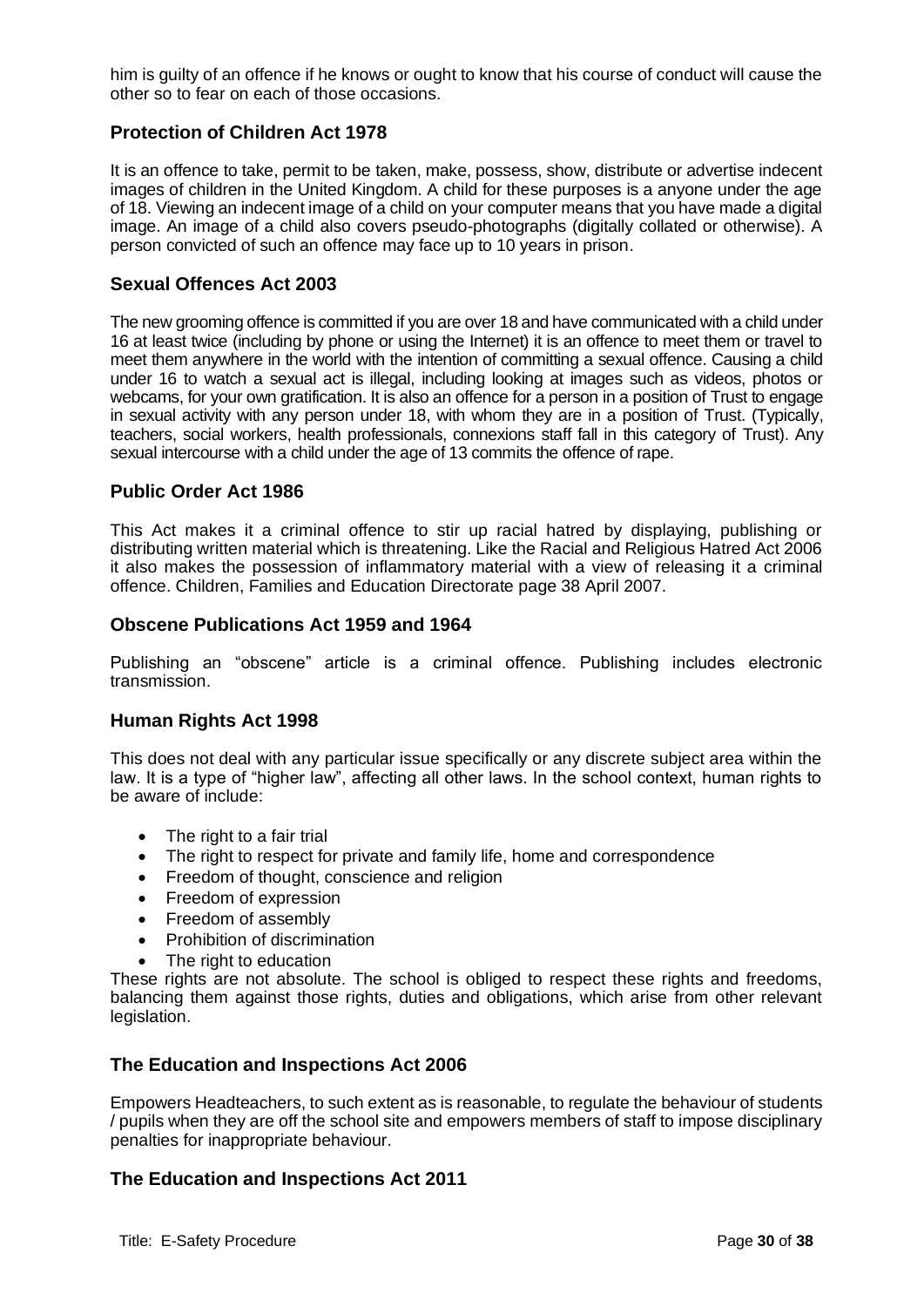Extended the powers included in the 2006 Act and gave permission for Headteachers (and nominated staff) to search for electronic devices. It also provides powers to search for data on those devices and to delete data. see template policy in these appendices and for DfE guidance

[http://www.education.gov.uk/schools/pupilsupport/behaviour/behaviourpolicies/f0076897/scre](http://www.education.gov.uk/schools/pupilsupport/behaviour/behaviourpolicies/f0076897/screening-searching-and-confiscation) [ening-searching-and-confiscation](http://www.education.gov.uk/schools/pupilsupport/behaviour/behaviourpolicies/f0076897/screening-searching-and-confiscation)

# **The Protection of Freedoms Act 2012**

Requires schools to seek permission from a parent / carer to use Biometric systems

# **The School Information Regulations 2012**

Requires schools to publish certain information on its website:

[http://www.education.gov.uk/schools/toolsandinitiatives/cuttingburdens/b0075738/reducing](http://www.education.gov.uk/schools/toolsandinitiatives/cuttingburdens/b0075738/reducing-bureaucracy/requirements/changestoschoolinformationregulations)[bureaucracy/requirements/changestoschoolinformationregulations](http://www.education.gov.uk/schools/toolsandinitiatives/cuttingburdens/b0075738/reducing-bureaucracy/requirements/changestoschoolinformationregulations)

**Appendix 12**



**Filtering Policy**

**Introduction**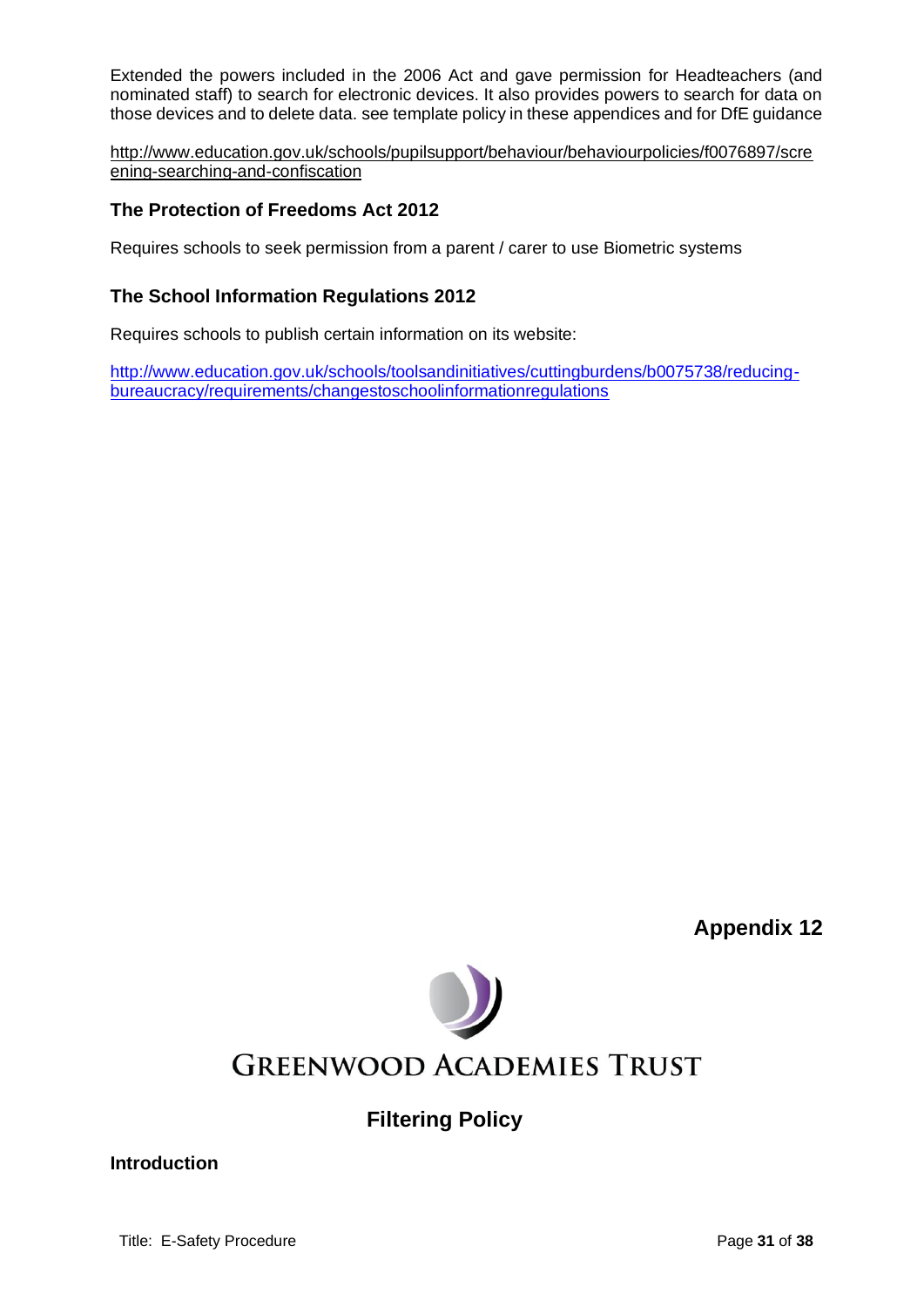The filtering of internet content provides an important means of preventing users from accessing material that is illegal or is inappropriate in an educational context. The filtering system cannot, however, provide a 100% guarantee that it will do so, because the content on the web changes dynamically and new technologies are constantly being developed. It is important, therefore, to understand that filtering is only one element in a larger strategy for e-safety and acceptable use. It is important that the Trust and its academiesl have a filtering policy to manage the associated risks and to provide preventative measures which are relevant and proportionate to the situation in the Trust and its academies.

Many users are not aware that there is some flexibility to filtering services at a local level for academies. Where available, academies can use this flexibility to meet their learning needs and reduce some of the frustrations occasionally felt by users who wish to maximise the use of the new technologies. The Academy Principal (delegated to the E-Safety Officer) or Service Director is responsible for agreeing with Central IT any changes to the standard GAT filtering category list. This should be based on an assessment of any additional risk versus enhancements to the teaching and learning environment.

# **Responsibilities**

The responsibility for the management of the Trust's filtering policy will be held by the IT Director. Central IT will manage all Academy and Central Team filtering, in line with this policy and will keep records / logs of changes and of breaches of the filtering systems.

To ensure that there is a system of checks and balances and to protect those responsible, changes to the Academy filtering service must be agreed by the IT Director upon production of a change request from the Principal, E-Safety Officer or Service Director in the case of the Central Team, which sets out the educational benefits of the change and how the Academy will seek to reduce any risk of any inappropriate exposure to content to pupils and staff. Changes will be logged as a request via the service desk in change control logs specified by the IT Director.

All users have a responsibility to report immediately to the service desk any infringements of the Trust's filtering policy which they become aware of which they believe should have been filtered. The procedure for reporting sites to be blacklisted is outlined in the document 'Internet Filtering Policy and Procedure 23/2/15'. If in any doubt, please report incidents to the service desk immediately by telephone.

Users must not attempt to use any programmes or software that might allow them to bypass the filtering / security systems in place to prevent access to such materials.

# **Policy Statements**

Internet access is filtered for all users. The Trust manages its own filtering service and has provided enhanced / differentiated user-level filtering. This allows different filtering levels for different ages / stages and different groups of users – staff / pupils.

Differentiated internet access is available for staff and customised filtering changes are managed by Central IT. Illegal content is filtered by actively employing the Internet Watch Foundation CAIC category list and other illegal content lists . Filter content lists are regularly updated and internet use is logged and frequently monitored. The monitoring process alerts the academy to breaches of the filtering policy, which are then acted upon.

Where personal mobile devices are allowed internet access through the school network, filtering will be applied that is consistent with Trust practice.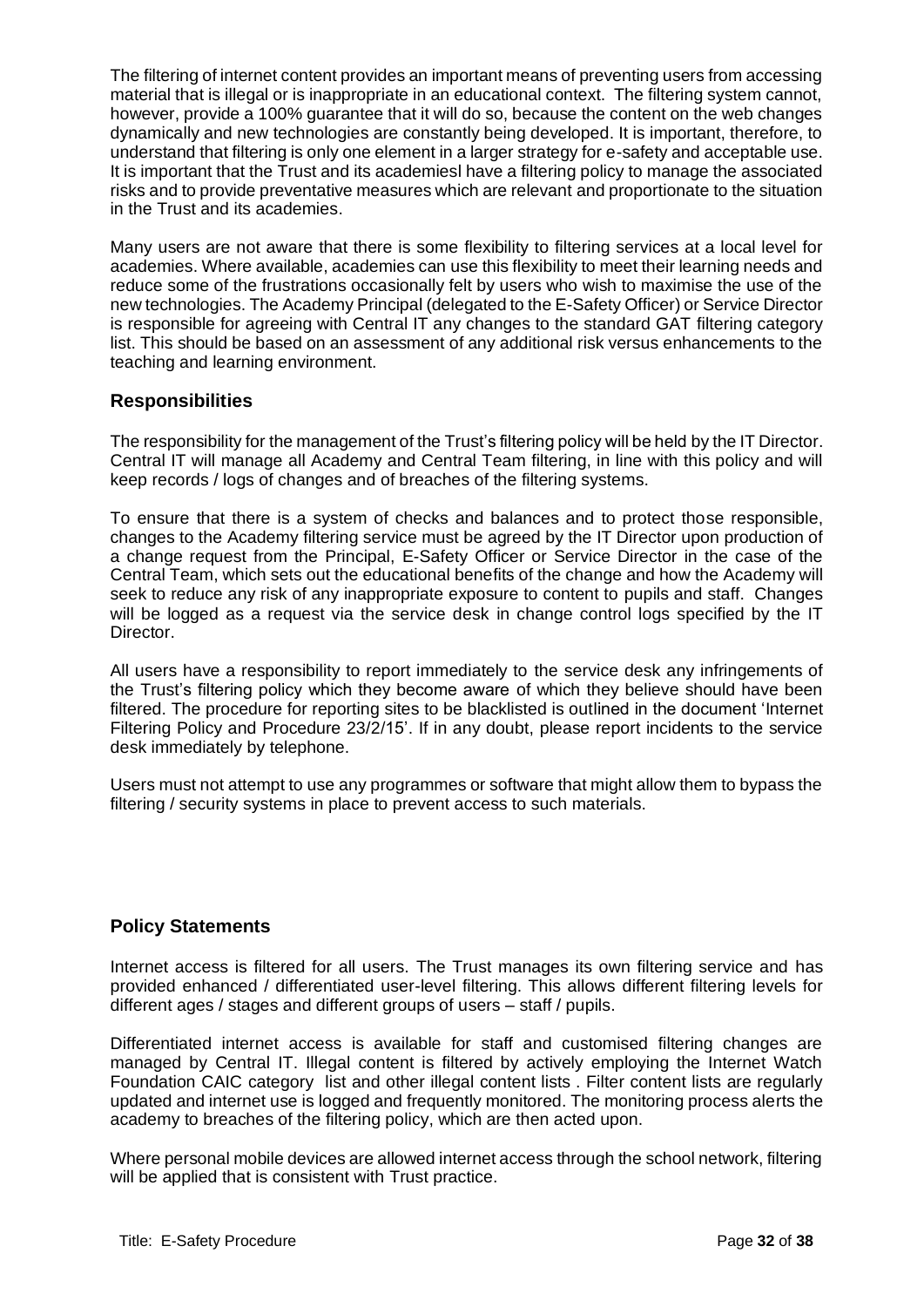In the event of the technical staff needing to switch off the filtering for any reason, or for any user, this must be logged via the service desk and carried out by a process that is agreed by the Principal or the Service Director in the case of the central team.

Any filtering issues should be reported immediately to the service desk.

# **Education / Training / Awareness**

Pupils will be made aware of the importance of filtering systems through a programme of esafety education. They will also be warned of the consequences of attempting to subvert the filtering system.

Staff users will be made aware of the filtering systems through:

- the Acceptable Use Policy
- induction training
- staff meetings, briefings, Inset.

Parents will be informed of the school's filtering policy through the Digital Citizenship Contract.

#### **Changes to the Filtering System**

There is a clear route for reporting and managing changes to the filtering system. Requests from staff for sites to be removed from the filtered list will be considered by E-Safety Officer or Service Director in the case of the central team. If the request is agreed, this action will be recorded and logs of such actions shall be retained by Central IT.

#### **Users with Unfiltered Access**

There are a number of staff within the Trust who require unfiltered access to the Internet. These fall into two main groups - E-Safety/DSLs and technical staff. The need can be described as follows:

- To allow E-safety Officers and DSLs to assess content from online services when they need to be able to view a site in its entirety to make a judgment on its suitability
- To allow E-Safety Officers and DSLs to carry out safeguarding duties where access to online services is necessary to gather evidence or assess child protection issues.
- To allow technical staff to assess content from online services when they need to be able to view a site in its entirety to make a judgment on its suitability
- To test technical solutions, diagnose problems and perform security testing, technical staff are required to remove the filtering of sites via the firewall and other filtering systems.

Unfiltered access remains monitored and the access of the individual is traceable. These logs are monitored for misuse.

#### **Monitoring**

No filtering system can guarantee 100% protection against access to unsuitable sites. The Academy will therefore monitor the activities of users on the Academy network and on Academy equipment as indicated in the School E-Safety Policy and the Acceptable Use Policy. Monitoring will take place as follows:

Each month a report of Internet usage by staff that contravenes Trust policy will be sent to the E-Safety Officer at the Academy. The E-Safety Officer will be responsible for discussing transgressions with the user.

# **Audit / Reporting**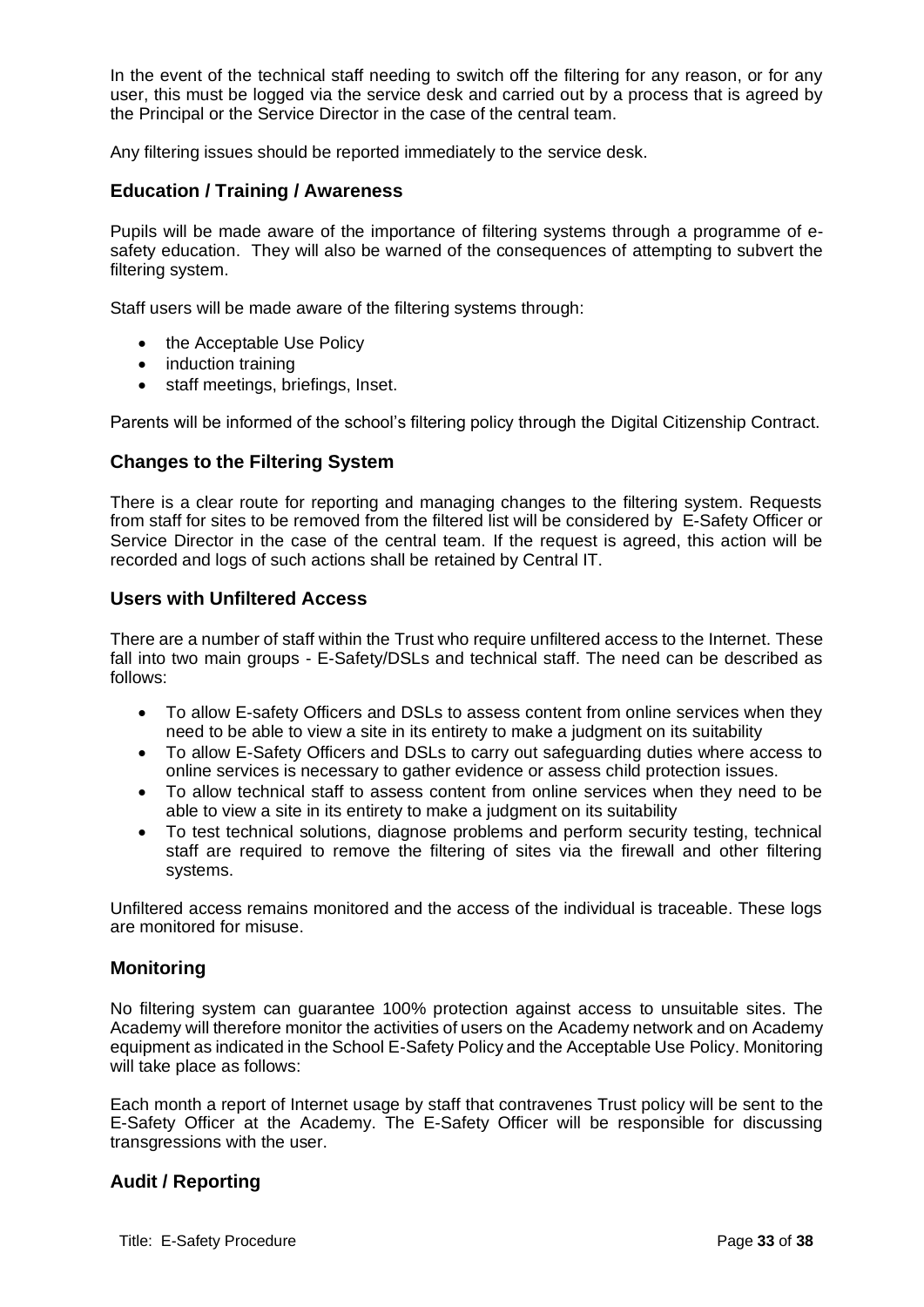Logs of filtering change controls and of filtering incidents will be made available to the Chief Executive, Deputy Chief Executive (Safeguarding Lead) and relevant Principal on request.

The filtering policy will be reviewed in the response to the evidence provided by the audit logs of the suitability of the current provision (the evidence might show a large number of requests to remove the filtering from sites – in which case the Trust might question whether its current level of filtering is too restrictive for educational purposes. Alternatively, a large number of incidents where users try to subvert the filtering system might suggest that improved monitoring / disciplinary action might be necessary).

**Appendix 13**



# **Links to other organisations or documents**

The following links may help those who are developing or reviewing a school e-safety policy.

#### **UK Safer Internet Centre**

Title: E-Safety Procedure **Page 14** of **38**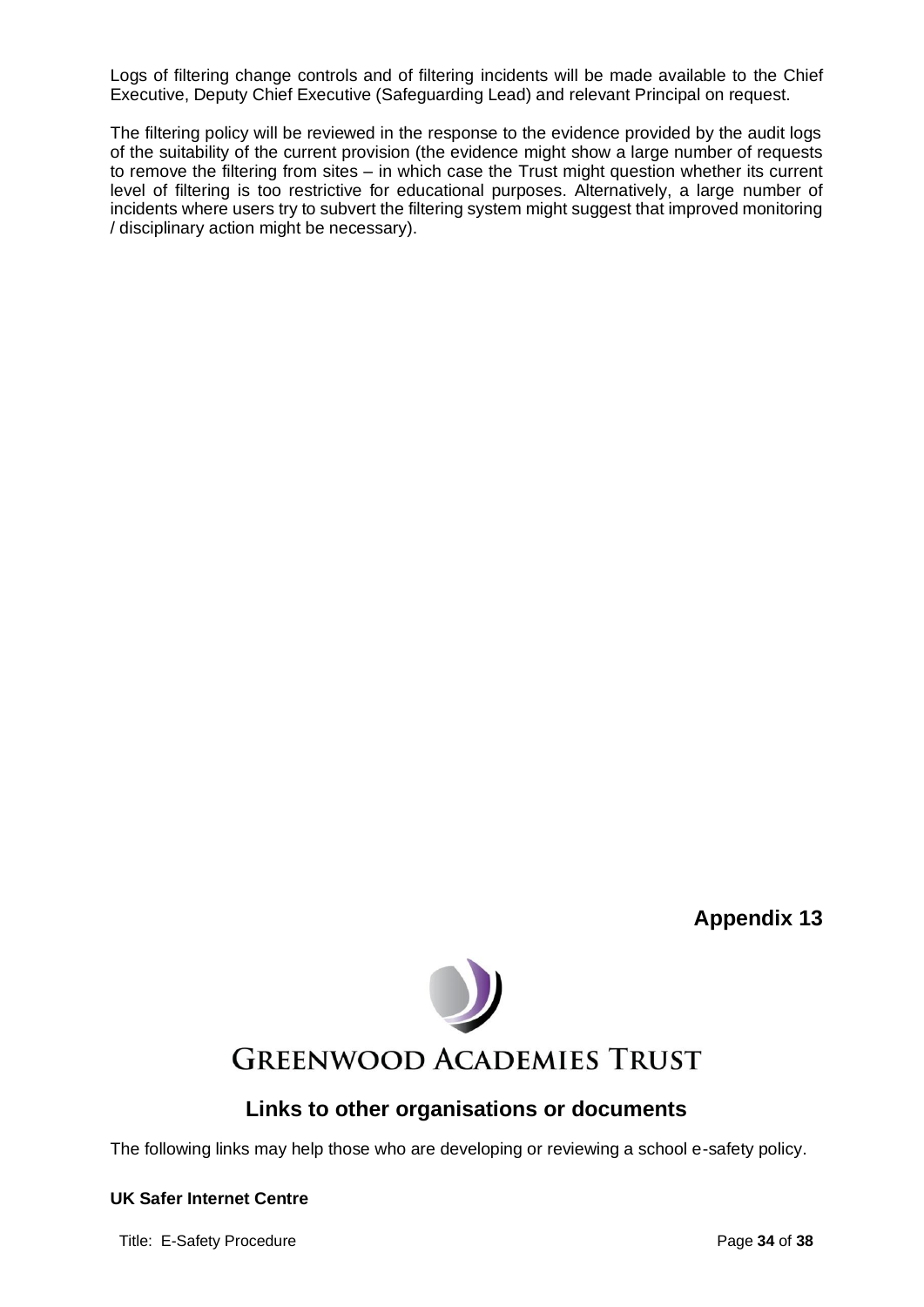# [Safer Internet Centre](http://www.saferinternet.org.uk/)

[South West Grid for Learning](http://www.swgfl.org.uk/Staying-Safe)

[Childnet](http://www.childnet-int.org/) 

[Professionals Online Safety Helpline](http://www.saferinternet.org.uk/about/helpline)

[Internet Watch Foundation](https://www.iwf.org.uk/)

#### **CEOP**

<http://ceop.police.uk/>[ThinkUKnow](http://www.thinkuknow.co.uk/)

#### **Others:**

INSAFE - <http://www.saferinternet.org/ww/en/pub/insafe/index.htm> UK Council for Child Internet Safety (UKCCIS) [www.education.gov.uk/ukccis](http://www.education.gov.uk/ukccis)

Netsmartz <http://www.netsmartz.org/index.aspx>

# **Support for Schools**

Specialist help and support [SWGfL BOOST](http://www.swgfl.org.uk/boost)

#### **Cyberbullying**

Scottish Anti-Bullying Service, Respectme - <http://www.respectme.org.uk/>

Scottish Government [Better relationships, better learning, better behaviour](http://www.scotland.gov.uk/Publications/2013/03/7388)

DFE - [Cyber bullying](http://digizen.org/downloads/cyberbullyingOverview.pdf) guidance

DfE – Preventing & Tackling Bullying – [Advice to school leaders, staff and Governing Bodies](http://webarchive.nationalarchives.gov.uk/20130401151715/https:/www.education.gov.uk/publications/standard/AllPublications/Page1/DFE-00062-2011)

Anti-Bullying Network - <http://www.antibullying.net/cyberbullying1.htm>

Cyberbullying.org - <http://www.cyberbullying.org/>

# **Social Networking**

Digizen – [Social Networking](http://digizen.org/socialnetworking/)

SWGfL - Facebook - [Managing risk for staff and volunteers working with children and young](http://360safe.org.uk/Files/Documents/facebook-6)  [people](http://360safe.org.uk/Files/Documents/facebook-6)

Connectsafely - [Parents Guide to Facebook](http://www.connectsafely.org/Safety-Advice-Articles/facebook-for-parents.html)

[Facebook Guide for Educators](http://www.360safe.org.uk/Files/Documents/Facebook-Guide-for-Educators.aspx)

# **Curriculum**

[SWGfL Digital Literacy & Citizenship curriculum](http://www.swgfl.org.uk/digitalliteracy)

Glow - <http://www.educationscotland.gov.uk/usingglowandict/>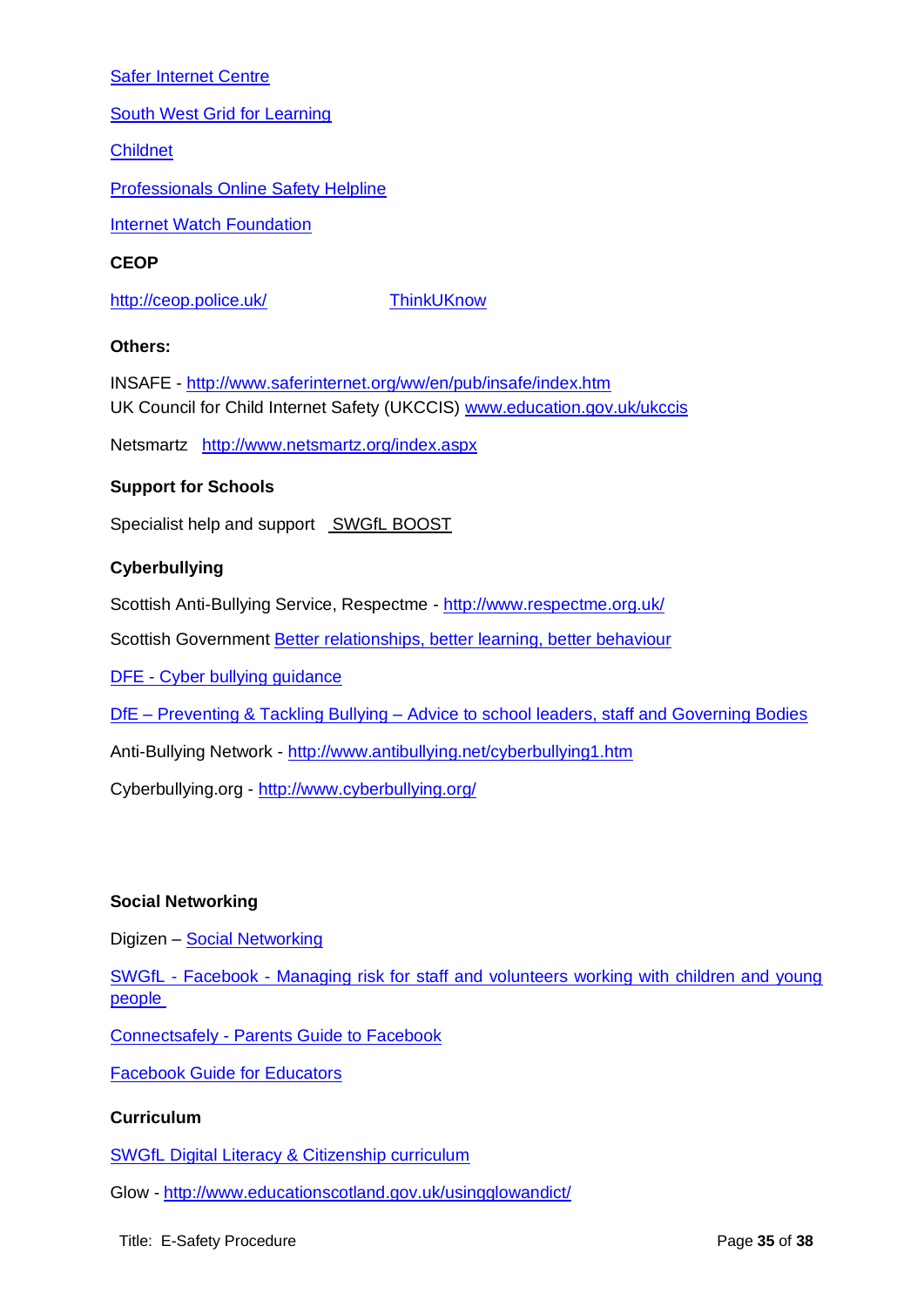Alberta, Canada - digital [citizenship policy development guide.pdf](http://eric.ed.gov/?id=ED544723)

Teach Today – <http://www.teachtoday.de/en>

Insafe - [Education Resources](http://lreforschools.eun.org/web/guest/insafe)

Somerset - [e-Sense materials for schools](http://www.somersetelim.org/)

# **Mobile Devices / BYOD**

Cloudlearn Report [Effective practice for schools moving to end locking and blocking](http://www.360safe.org.uk/Files/Documents/Cloudlearn_Report-end-to-locking-and-blocking.aspx)

NEN - [Guidance Note -](http://www.360safe.org.uk/Files/Documents/NEN_Guidance_Note_5_BYOD.aspx) BYOD

# **Data Protection**

Information Commissioners Office:

[Your rights to your information –](http://www.ico.org.uk/schools) Resources for Schools - ICO

[ICO pages for young people](https://ico.org.uk/for-organisations/education/)

Guide to GDPR - [Information Commissioners Office](https://ico.org.uk/for-organisations/guide-to-the-general-data-protection-regulation-gdpr/)

[Guide to the Freedom of Information Act -](https://ico.org.uk/for-organisations/guide-to-freedom-of-information/) Information Commissioners Office

[ICO guidance on the Freedom of Information Model Publication Scheme](https://ico.org.uk/for-organisations/guide-to-freedom-of-information/publication-scheme/)

ICO - [Guidance we gave to schools -](http://www.360safe.org.uk/Files/Documents/ICO-guidance-for-schools-Sept-2012.aspx) September 2012 (England)

[ICO Guidance on Bring Your Own Device](http://www.360safe.org.uk/Files/Documents/ico_bring_your_own_device_byod_guidance.aspx)

[ICO Guidance on Cloud Hosted Services](https://ico.org.uk/for-the-public/online/cloud-computing/)

[Information Commissioners Office good practice note on taking photos in schools](http://360safe.org.uk/Files/Documents/ICO-Good-Practice-Note-on-taking-photos-in-schools)

[ICO Guidance Data Protection Practical Guide to IT Security](http://www.ico.org.uk/for_organisations/data_protection/~/media/documents/library/Data_Protection/Practical_application/it_security_practical_guide.ashx)

- ICO [Think Privacy Toolkit](http://www.ico.org.uk/for_organisations/training/think-privacy-toolkit)
- ICO [Personal Information Online –](http://www.ico.org.uk/for_organisations/guidance_index/~/media/documents/library/Data_Protection/Detailed_specialist_guides/personal_information_online_cop.ashx) Code of Practice
- ICO [Access Aware Toolkit](https://ico.org.uk/media/for-organisations/access-aware/2435/access-aware-toolkit-health.pdf)

[ICO Subject Access Code of Practice](http://www.ico.org.uk/for_organisations/data_protection/~/media/documents/library/Data_Protection/Detailed_specialist_guides/subject-access-code-of-practice.PDF)

ICO – [Guidance on Data Security Breach Management](http://www.ico.org.uk/for_organisations/data_protection/~/media/documents/library/Data_Protection/Practical_application/guidance_on_data_security_breach_management.pdf)

- SWGfL [Guidance for Schools on Cloud Hosted Services](http://www.360safe.org.uk/Files/Documents/SWGfL-guidance-on-Cloud-hosting.aspx)
- LGfL [Data Handling Compliance Check List](http://files.lgfl.net/esafety/guides/check%20list%20for%20data%20handling%20best%20practice_jan2013.pdf)
- NEN Guidance Note [Protecting School Data](http://www.360safe.org.uk/Files/Documents/NEN_Guidance_Note_1_protecting_school_data.aspx)

# **Professional Standards / Staff Training**

DfE - [Safer Working Practice for Adults who Work with Children and Young People](http://360safe.org.uk/Files/Documents/Extracts-from-Guidance-for-Safer-Working-Practice-)

Kent - [Safer Practice with Technology](http://www.kenttrustweb.org.uk/UserFiles/CW/File/Advisory_Service_ICT/E-Safety/SaferPracticeWithTechnology-260509.pdf)

Childnet / TDA - [Social Networking -](http://360safe.org.uk/Files/Documents/ChildnetSNSleaflet(3)) a guide for trainee teachers & NQTs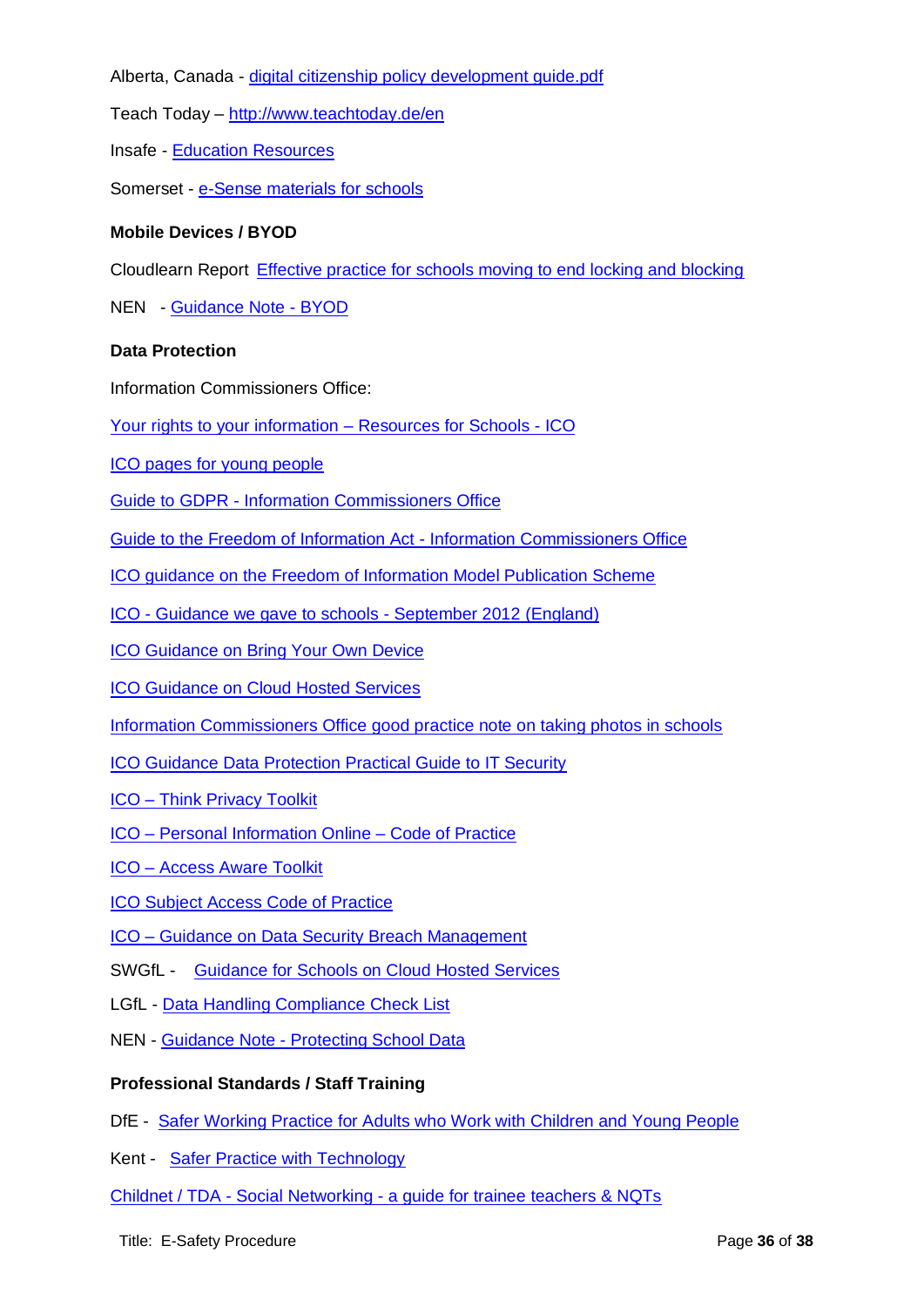Childnet / TDA - Teachers and Technology - [a checklist for trainee teachers & NQTs](http://360safe.org.uk/Files/Documents/Childnettechnologyleaflet(4))

[UK Safer Internet Centre Professionals Online Safety Helpline](http://www.saferinternet.org.uk/helpline)

# **Infrastructure / Technical Support**

NEN - [Guidance Note -](http://www.360safe.org.uk/Files/Documents/NEN_Guidance_Note_4_esecurity.aspx) esecurity

# **Working with parents and carers**

[SWGfL / Common Sense Media Digital Literacy & Citizenship Curriculum](http://www.digital-literacy.org.uk/Home.aspx)

[SWGfL BOOST Presentations -](http://www.swgfl.org.uk/boost) parents presentation

Connect Safely - [a Parents Guide to Facebook](http://www.fbparents.org/)

[Vodafone Digital Parents Magazine](http://parents.vodafone.com/)

[Childnet Webpages for Parents & Carers](http://www.childnet.com/parents-and-carers)

DirectGov - [Internet Safety for parents](http://www.direct.gov.uk/en/Parents/Yourchildshealthandsafety/Internetsafety/index.htm)

Get Safe Online - [resources for parents](http://www.getsafeonline.org/nqcontent.cfm?a_id=1182)

Teach Today - [resources for parents workshops / education](http://www.teachtoday.de/en/)

[The Digital Universe of Your Children -](http://www.saferinternet.org/digitaluniverse) animated videos for parents (Insafe)

Cerebra - [Learning Disabilities, Autism and Internet Safety -](http://www.360safe.org.uk/Files/Documents/Learning-Disabilities,-Autism-and-Internet-Safety.aspx) a Parents' Guide

Insafe - A guide for parents - [education and the new media](http://www.360safe.org.uk/Files/Documents/e-safety_booklet-a-Guide-for-Parents-INSAFE.aspx)

[The Cybersmile Foundation \(cyber bullying\) -](https://www.cybersmile.org/advice-help/category/advice-parents) advice for parents

# **Research**

EU Kids on Line Report - ["Risks and Safety on the Internet"](http://360safe.org.uk/Files/Documents/EU-Kids-on-Line-Executive_Summary_Full_Findings-Ja) - January 2011

Futurelab - "Digital participation - it's [not chalk and talk any more!"](http://360safe.org.uk/Files/Documents/FutureLab-Digital-participation--its-not-chalk-and)

# **Appendix 14**



# **Glossary of Terms**

- **AUP** Acceptable Use Policy see templates earlier in this document
- **CEOP** Child Exploitation and Online Protection Centre (part of UK Police, dedicated to protecting children from sexual abuse, providers of the Think U Know programmes.
- **CPC** Child Protection Committee